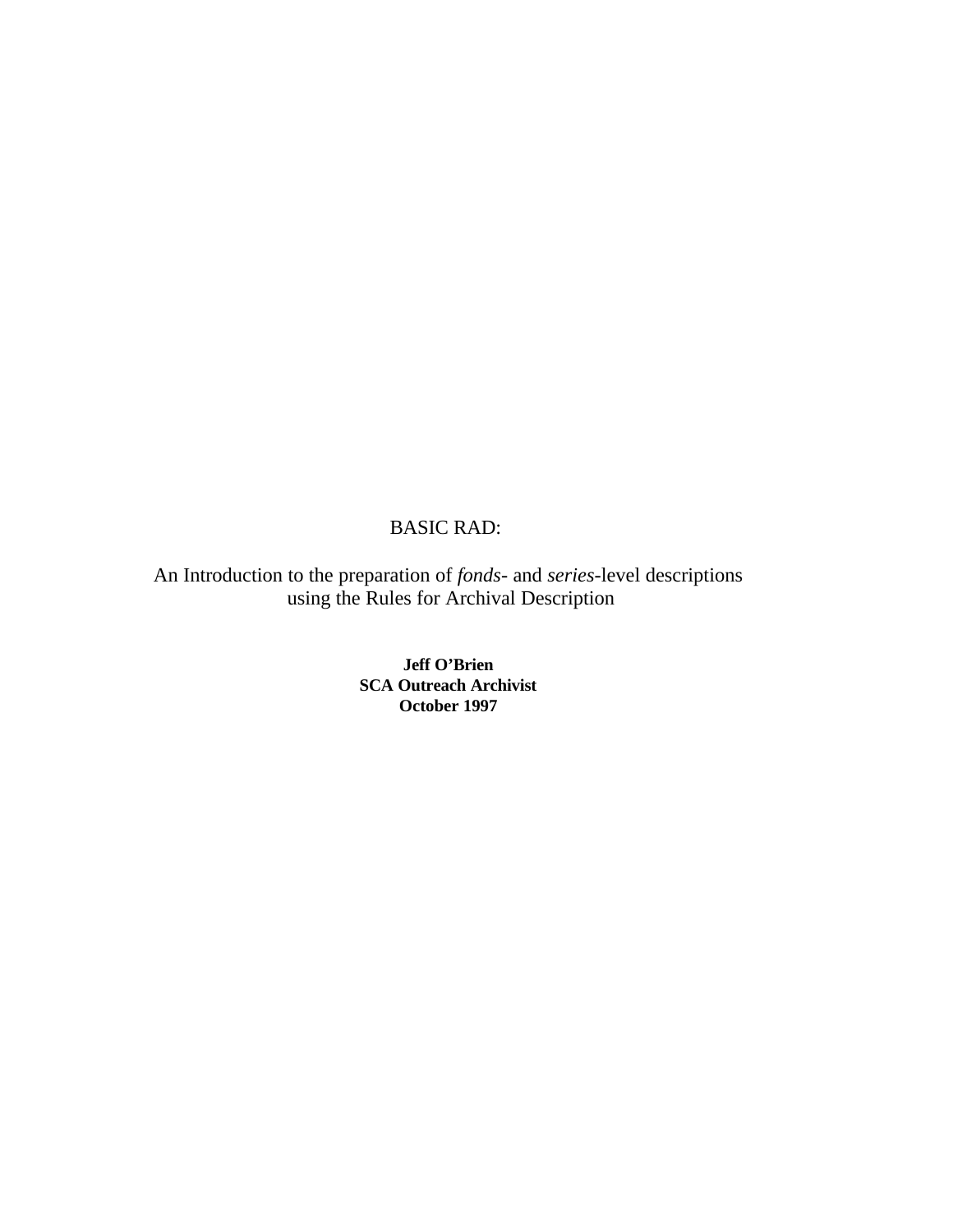# **TABLE OF CONTENTS**

| 1. Introduction: What are Arrangement and Description?                                                                                                                                                                                              |                                                           |
|-----------------------------------------------------------------------------------------------------------------------------------------------------------------------------------------------------------------------------------------------------|-----------------------------------------------------------|
| 2. RAD Explained                                                                                                                                                                                                                                    | p. 4                                                      |
| 2.1. What is RAD?<br>2.2. What is a Finding Aid?<br>2.3. What is Multi-Level Description?<br>2.4. The Six Levels of Description:                                                                                                                    | p. 4<br>p. 4<br>p. 5<br>p. 5                              |
| .1 The fonds<br>.2 The sous-fonds<br>.3 The series<br>.4 The sub-series<br>.5 The file<br>.6 The item<br>.7 Putting it all together                                                                                                                 |                                                           |
| 3. RAD Elements                                                                                                                                                                                                                                     | p. 8                                                      |
| 3.1. What is an element?<br>3.2. Basic RAD<br>3.3. A fonds-level description<br>3.4. A series level description<br>3.5. Personal Papers: a fonds-level description<br>3.6. Location guides and file lists<br>3.7. A sample file list/location guide | p. 8<br>p. 8<br>p. 15<br>p. 18<br>p. 19<br>p. 20<br>p. 20 |
| 4. Multiple Media fonds                                                                                                                                                                                                                             | p. 21                                                     |
| 5. Basic RAD Quick Reference Sheet                                                                                                                                                                                                                  | p. 23                                                     |
| 6. Records in Electronic Form                                                                                                                                                                                                                       | p. 24                                                     |
| 7. Microforms                                                                                                                                                                                                                                       | p. 25                                                     |
| 8. More examples of RAD descriptions                                                                                                                                                                                                                | p. 26                                                     |
| 8.1 Fonds-level descriptions<br>8.2 A multiple-media fonds- and series-level description                                                                                                                                                            | p. 26<br>p. 30                                            |
| 9. Afterword                                                                                                                                                                                                                                        | p. 32                                                     |

Copyright © 1997, The Saskatchewan Council of Archives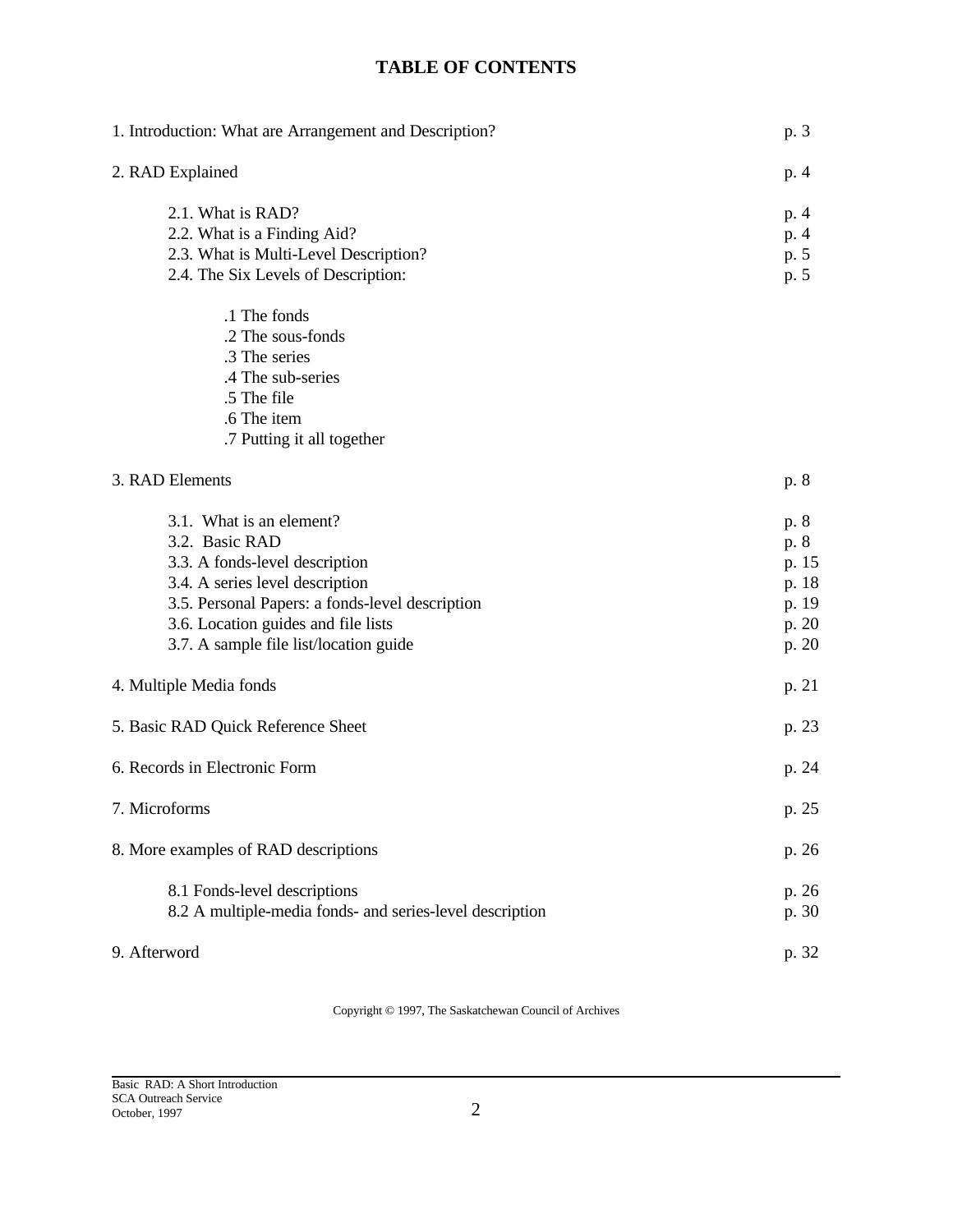## **1. INTRODUCTION: What are Arrangement and Description?**

Processing of archival material involves first *arranging* then *describing* it. Arrangement involves analysing the records to see who or what created them, how and why they were created, what functions and activities they document, when they were created and what their physical nature is. While the records themselves provide the most concrete source for this information published histories and the recollections of the records creators themselves will also provide valuable insight to this procedure.

Description is the process of explaining that arrangement so that people - researchers, administrators, whomever - who want to use the records know where to look to find the answers to their questions. Arrangement, therefore, is the process of studying the records to discover how they relate to the entities that created them. Description is the way of sharing that knowledge with everyone else.

The language of description is RAD - the *Rules for Archival Description*. RAD is designed to capture and present information necessary for comprehensive and intelligible descriptions of all classes of record material in all possible circumstances. In so doing it makes the records useful. A basement full of undescribed records is not an archives, it is a fire hazard. Information that cannot be found is not information, it is landfill. This is why it is important to provide intellectual access to record material in a way that makes the process of uncovering the information it contains efficient and effective.

Many people find the sheer size and complexity of the RAD manual daunting at first. However, *most archival material can be quite adequately described using only a very few of the rules presented by RAD.* That the official RAD manual must explain all of them and show how they are used in all situations is what makes it so big. The template for recording the physical description of a group of photographs may look like this:

Extent including specific material designation : Other physical details ; Dimensions + accompanying material (physical details). -- Physical description of subsequent class of material.

but 19 times out of 20 it will be recorded like this:

Extent: 35 photographs.

The purpose of this document is to explain what RAD (the Rules for Archival Description) is, what it is supposed to do and how to use it. The Guide also contains a "short version" of RAD, identifying and explaining the minimum elements necessary for an acceptable RAD-compliant records description. It is in no way meant to supplant the RAD manual but may be used in concert with the manual as a relatively painless way to ease oneself over the threshold from RAD-novice to RAD-user. Anyone wishing to use RAD must own a copy of the RAD Manual, which costs \$30.00 (price includes all taxes and shipping charges) and is available for purchase from: the Canadian Council of Archives, 1009-344 Wellington St., Ottawa, Ont., K1A 0N3.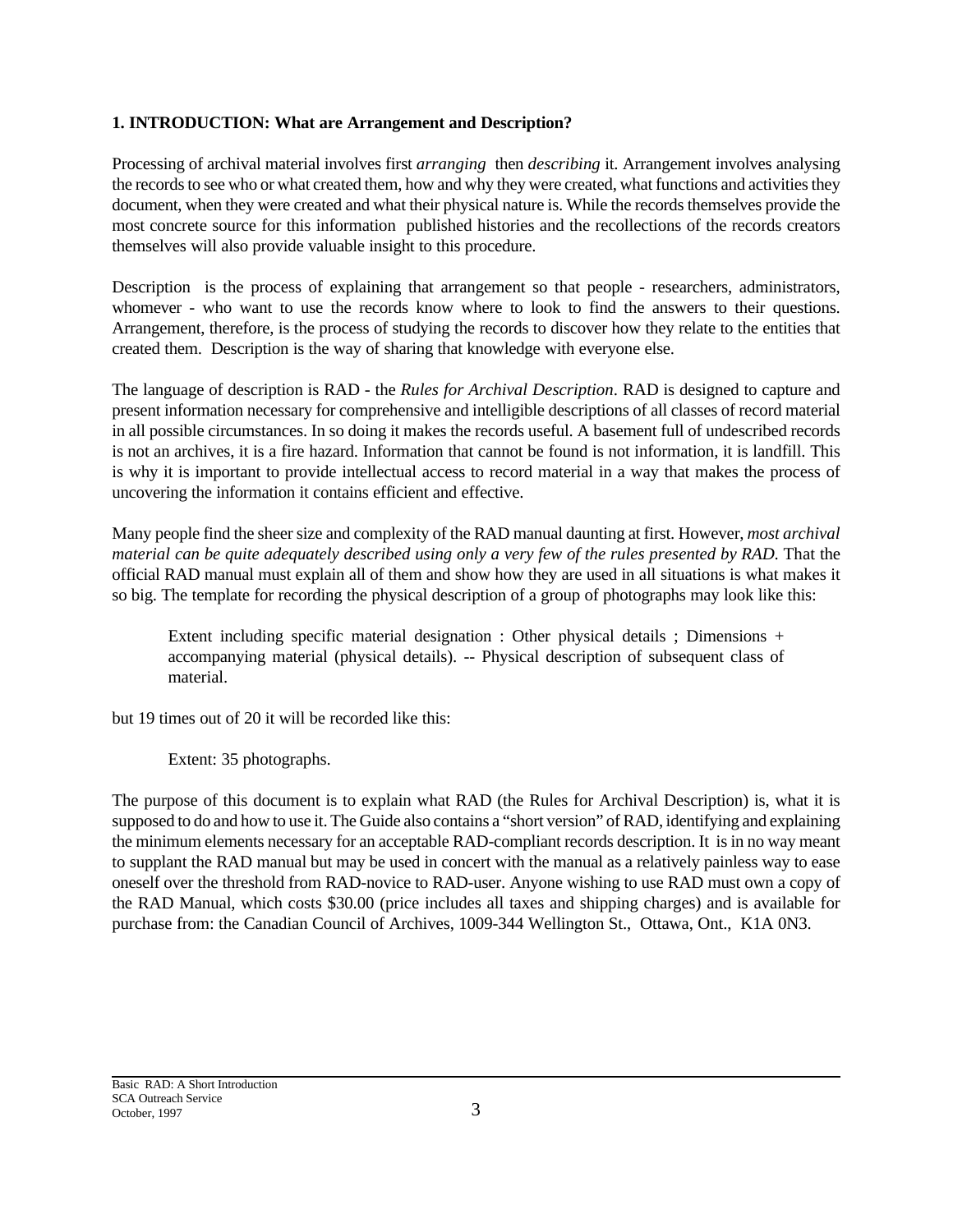## **2. RAD Explained**

## **2.1. What is RAD?**

RAD is a system for creating archival descriptions in the form of "finding aids" which identify and describe archival records and provide access to the information they contain. It is based on the principle that each archival document exists as part of a group and is linked to all other records in that group in specific ways that come about as a consequence of the way each was created, used and maintained. The archival term for such a group of records is a "fonds", meaning all of the records created, used and accumulated by a single organization, individual or juridical person during the transaction of daily business. RAD is used to describe groups of records with the same provenance (source) or arising from the same function or activity. It does this by:

- 1. identifying the provenance of the records, when they were created, how much of them there are and what their physical characteristics are;
- 2. providing information about the entity that created the records; and
- 3. providing information about the content of the records.

Using "multi-level description" RAD helps the archivist determine what information to capture and how to present it, including authorized punctuation formats. The advantage of using RAD is that it helps institutions to eliminate idiosyncrasies in their finding aids, makes it easier for users to find the information they are looking for, makes it easier to transmit archival information electronically and generally results in higher quality finding aids. Finally, the Canadian Council of Archives (CCA) requires that all finding aids created from work financed by CCA grants be RAD-compliant.

## **2.2. What is a Finding Aid?**

A finding aid is a tool used to find things. Telephone directories and highway maps are finding aids; the File Manager on a PC is a finding aid, as is the index at the back of a book. An archival finding aid is essentially a physical and intellectual "map" of the archives that tells users what sort of information is available and how to find it. There are two basic types of finding aids: intellectual and physical.

In their most complex and useful forms, intellectual finding aids describe archival material in terms of the inter-relationships between a group of records and the administrative entities that created them, including data about physical characteristics of the records such as media and extent. The most complex - and most powerful of these are multi-level inventories, created using RAD (more about this later). The least complicated finding aids of this type are file- or item-lists which list available files or items by whatever system seems appropriate (eg., files listed alphabetically by title, or books by author). A user consults this type of finding aid to find out what a particular group of records includes and to fine-tune any search. In many institutions the finding aids consist largely of file lists, sometimes with a short historical sketch or biography attached. While a useful tool for accessing archival material, file lists do nothing to explain the context of the records and in archives - as in life - context is everything.

Physical finding aids are administrative tools used by archivists to find the actual files, boxes, documents,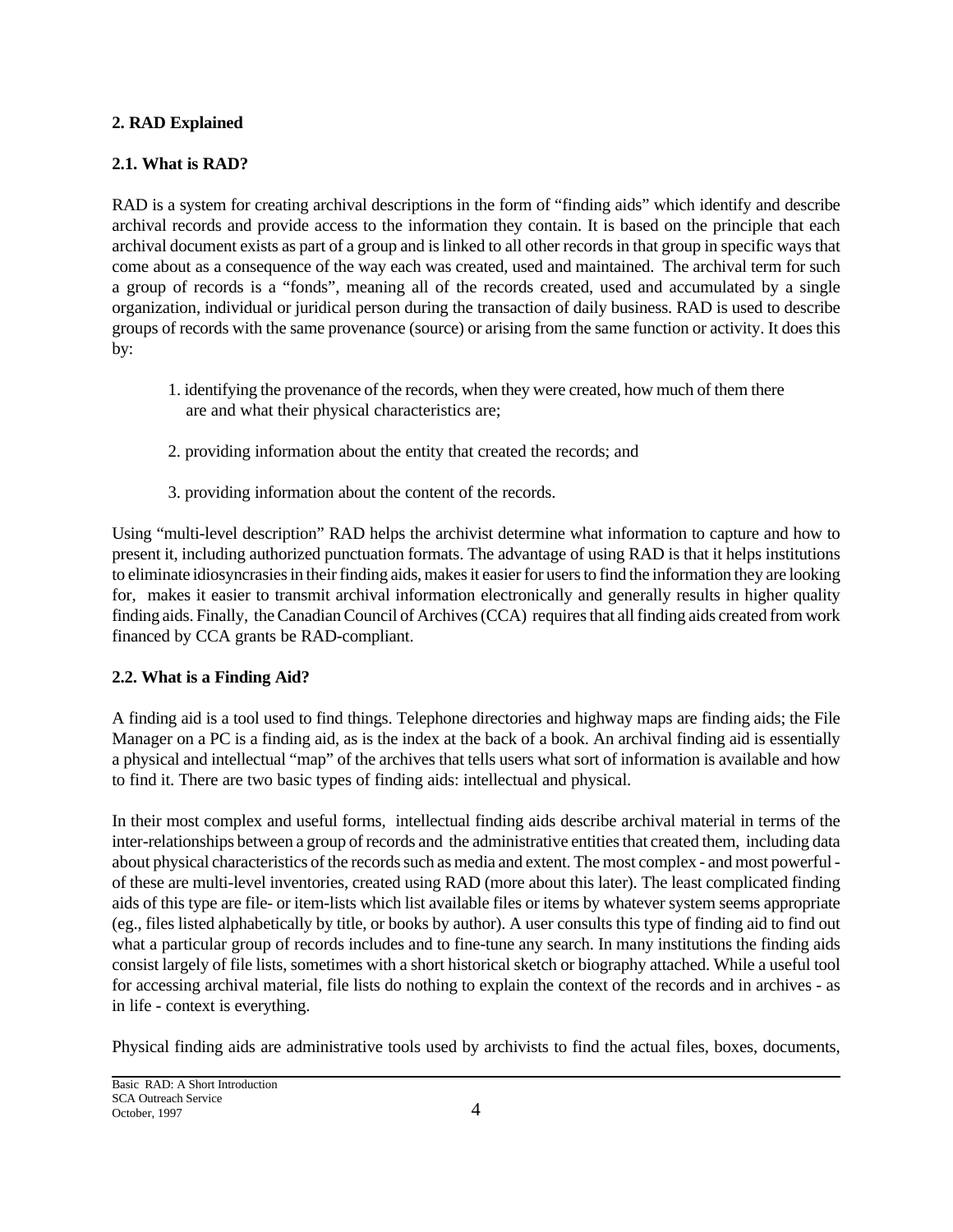artifacts, etc., that a user has requested. They are quite simple; they identify a thing and note its location. Physical finding aids include shelf lists, (what is on a shelf, or what shelf a thing is on) and box lists (what is in a box, or what box a thing is in).

Some finding aids will contain elements of both. Accession Registers (an administrative tool archivists use to keep track of new accessions that have yet to be arranged and described) will note not only the contents of the accession (in more-or-less general terms) but also its extent and location in the archives and will occasionally include a full file list.

Finding aids can be maintained as database entries on a computer or as hard copy versions printed on paper, or both. Electronic finding aids - including the electronic copy of a word-processor file - are searchable, making them extremely convenient. However, most databases do not support RAD data fields as seamlessly as might be desired and it is often easier to work with printed documents than with electronic ones. While this is of course a matter of institutional policy, the best solution may be to have both electronic and hard copy versions of the finding aid available to the user, if this is possible. Those familiar with  $HTML<sup>1</sup>$  will immediately see the ease with which it lends itself to RAD's multi-level format, providing yet another way to create archival finding aids.

## **2.3. What is multi-level description?**

Multi-level description is a way of describing a group of records according to the structure of the administrative body that created them (their external structure) and the way in which the records are arranged (their internal structure). Describing records using a multi-level format begins with a description of the records at the broadest and most general level and then proceeds downward through its component parts, describing the records in increasingly specific terms at each level. Information about the records and their creators is captured in various data elements.

RAD uses six levels of description: the *fonds* (the broadest level of description), *sous-fonds*, *series*,*sub-series*, *file* and *item*. They are arranged hierarchically; that is, each level is a part of the level above it and the record descriptions at each level include a reference to the levels above or below. Sous-fonds and sub-series are not explicitly detailed by RAD because they are described in exactly the same manner as fonds and series. It is also possible to have *sous-sous- fonds* and *sub-sub-series*.

Before continuing further it will be necessary to define these terms.

## **2.4. The Six Levels of Description**

## **2.4.1. The fonds**

Descriptions of archival material begin with the broadest intellectual unit; the fonds, which basically is the sum total of all the records created by a single entity. In large, complex administrative bodies it can be difficult to figure out what does and does not constitute a fonds. Common sense will help: the City of Saskatoon is obviously the creator of a fonds. But is the College of Medicine at the University of Saskatchewan? Do the

<sup>&</sup>lt;sup>1</sup> Hyper-Text Markup Language, the code used to write Internet Web pages.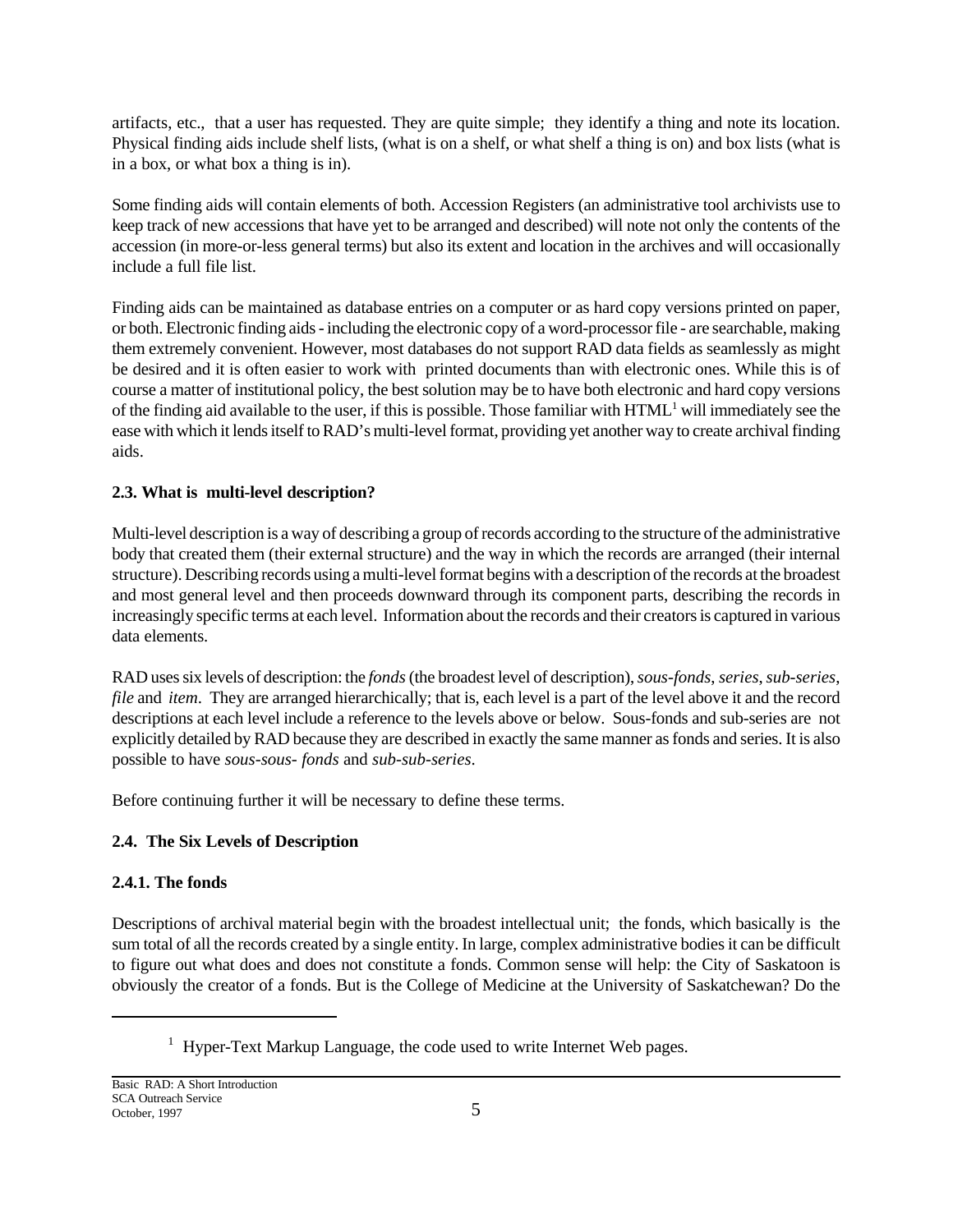Department of Highways records constitute a fonds, or should we look to the provincial government itself before applying this designation?

The following criteria may be useful. For an administrative entity to be the creator of a fonds it must have a legal identity, an official mandate, a defined hierarchical position, be capable of conducting most of its business without reference to a higher authority and have a defined and recorded organizational structure.<sup>2</sup>

## **2.4.2 The sous-fonds**

Simply put, a sous-fonds is all the records of an administrative sub-unit of the organization that created the fonds. Thus, if the City of North Battleford records are a fonds, then the Department of Parks and Recreation records are a sous-fonds.

## **2.4.3. The series**

A series is a group of records within a fonds (or sous-fonds) which are created or accumulated from the same function, activity or subject, because they have a particular form or because of some other relationship related to the circumstances of their creation or use. "Personal Correspondence"or "Financial Records" might be the titles of record series. The series links the fonds (and the administrative structure that created it) to the actual records that were created.

## **2.4.4. The sub-series**

A sub-series consists of records within a series that are readily identifiable as a subordinate or dependent entity on the basis of classification or filing, physical form or content.

## **2.4.5. The file**

The file consists of documents kept together in a way that reflects particular activities, subjects, etc., and that bear the same title. A file may consist of any number of individual folders. Folders are merely physical document storage units while files are groupings used to impose intellectual order on records. Files may also have sub-files (which should not be confused with items).

## **2.4.6. The item**

The item is the lowest level of description and the smallest intellectual entity within a fonds useful for descriptive purposes. Like files, items are intellectual - not physical - units and can include many separate things. A letter in a correspondence file is an item, as is a ledger book, a photograph or an architectural drawing. Remember, however, that a letter may have several (or several hundred) individual pages. A set of committee minutes might include reports, correspondence and an agenda as well as the minutes themselves. Similarly, a sound or video recording may be so large that it is recorded on several cassettes or film reels, yet it is still the same item. Finally, items can be found in files or can exist independently of them.

<sup>2</sup> Terry Cook, "The Concept of the Archival Fonds", in Terry Eastwood, ed., *The Archival Fonds: From Theory to Practice.* (Bureau of Canadian Archivists, 1992), p. 43.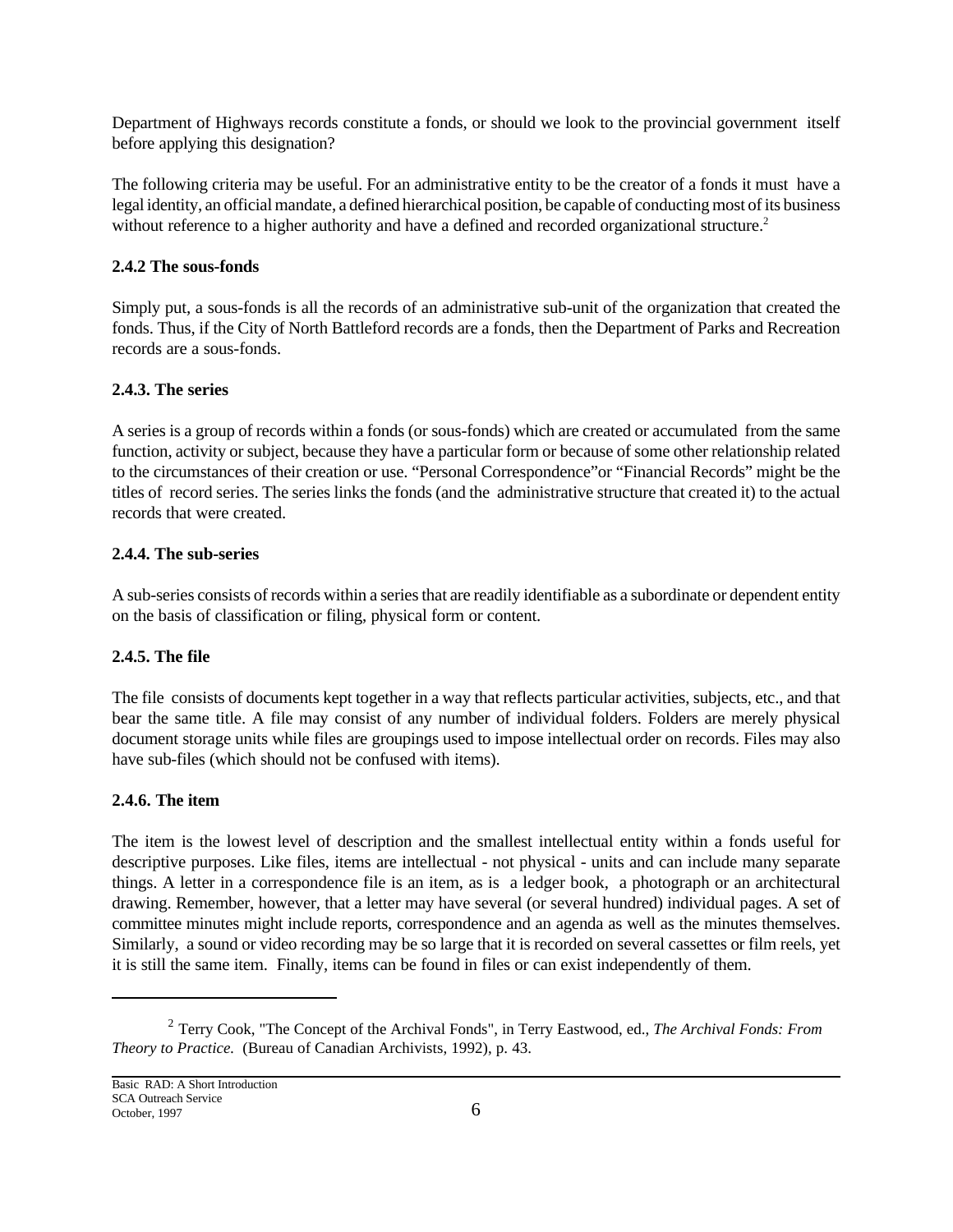### **2.4.7. Putting it all together**

In its simplest form a fonds is composed of series that include files which are made up of items. Sous-fonds will have series of their own and series may be composed of sub-series. Some record material (maps and photographs, for example) can go straight from item to series without an intervening file level. The four basic rules of multi-level description are:

- 1) go from the general to the specific;
- 2) include only information that pertains to the level being described;
- 3) do not repeat information; and
- 4) provide a link between levels.

Ideally this description will reflect the pre-existing arrangement of the records. Records are created and maintained in the first place according to a certain arrangement which reflects their function, purpose and use. The archivist must analyse the records, identify that arrangement and then use RAD to describe it. It is not the archivist's job to impose a structure on records unless their original order has been disturbed or never existed in the first place. In the former case the archivist must try to reconstitute original order and in the latter case must create one. The prime principle here is *respect for original order* which means keeping things the way you found them.

At each level of description the archivist will record information specific to that level only. This is to avoid repeating information. At the fonds level the archivist will include information about the entire organization and all of its records in a general way. When writing up each individual series description the archivist will only include information specific to the records of that series and those parts of the organization that created them. Descriptive elements will be repeated at each level, but the information presented will not be repeated. For example, if access to the entire series "Financial Records" is restricted, there is no need to include a restriction note in the description of the sub-series, "Accounts Receivable".

These levels of description create a documentary structure that mimics the structure and functions of the entity that created it. It may look something like this:

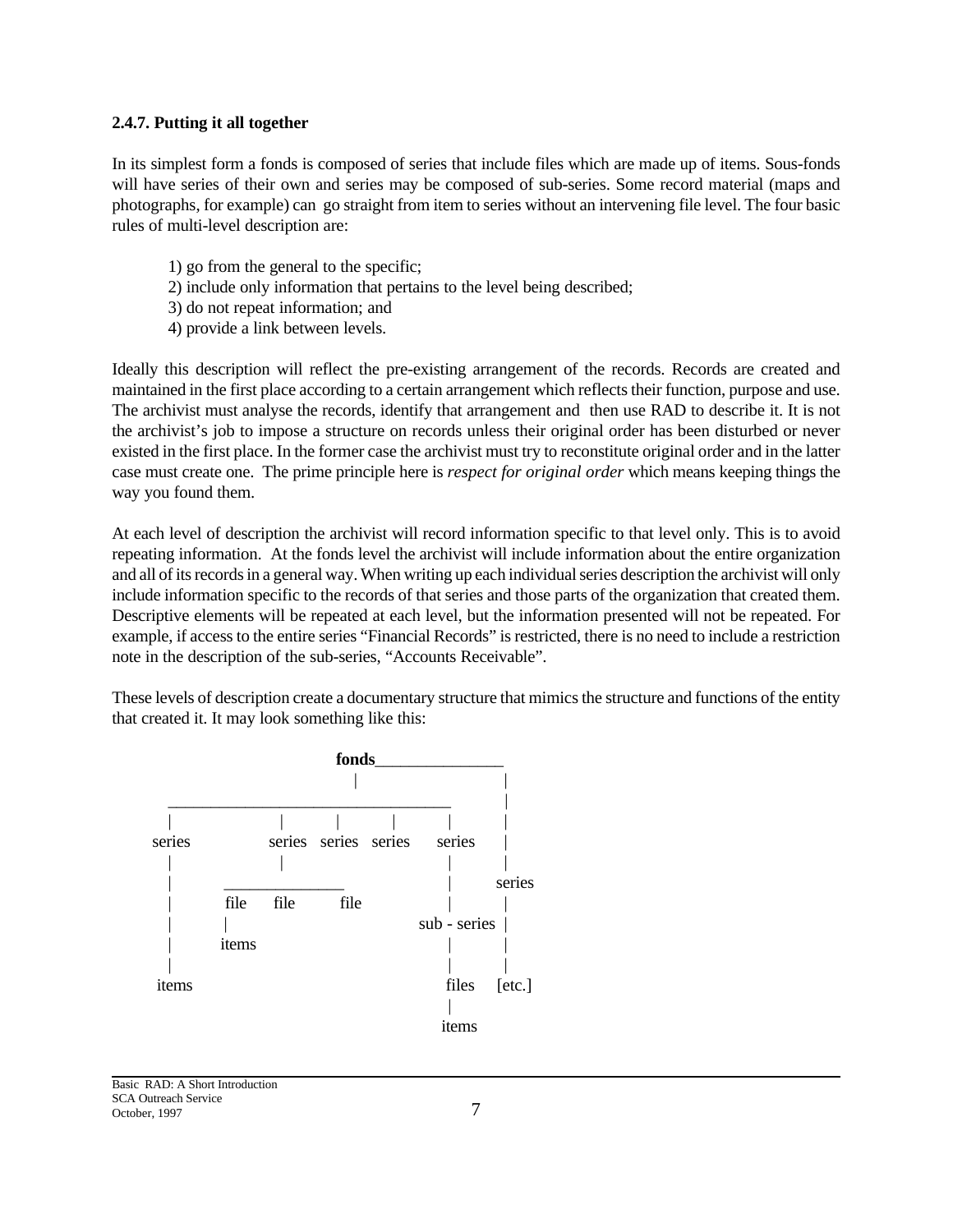### **3. RAD ELEMENTS**

### **3.1. What is an Element?**

RAD descriptions are composed of various elements, each containing very specific sorts of information about the records and the entity that created them, listed in a specific order. While RAD allows some flexibility in the order of presentation of elements, we suggest that for the sake of clarity, consistency and ease of use they be ordered exactly as shown in this Guide and in the RAD manual.

RAD itself does not require that data be presented in a certain way. However, we suggest that there are two basic styles of presentation for hard-copy finding aids: a formal presentation with each element labelled and presented as a list (similar to the way an entry on a database is listed) or an informal presentation in which all elements are separated by a ". -- " (or "full stop, space-dash-space", in RAD terminology). Labelling each element will remove any possibility of confusion among users who are not familiar with archival finding aids. Examples of both formats can be found throughout this Guide.

Regardless of the form that is used, for the sake of clarity we suggest that the various *Note* elements should always be labelled and the *Administrative History/Biographical Sketch*, *Custodial History*, and *Scope and Content,* while not necessarily labelled should be listed as separate paragraphs.

### **3.2. Basic RAD**

At the fonds level, in its simplest and most common form, a RAD description consists of five elements: *Title, Dates, Extent, Administrative History/Biographical Sketch,* and *Scope and Content*. Six other elements should also be considered for a basic RAD description: *Custodial history, Source of supplied title, Physical description note, Arrangement note, Restrictions,* and *Accruals*. While these are not optional, they will not always be necessary. The five basic elements have been marked with an asterisk (\*) in the following list. To assist the reader a reference to the appropriate section of RAD Chapter 1 ("General Rules for Description") has been added in brackets.<sup>3</sup> Sous-fonds, series and sub-series descriptions will be very similar to fonds-level description, however file and particularly item-level descriptions include some elements (eg., Publisher's Series, Edition) that are not usually found anywhere else. In this Guide we are concerned principally with descriptions at series-level and above. At these levels of description record information relating to the following elements.

## **Title\* (Rule 1.1)**

There are two kinds of titles: formal, and supplied. If the material that is being described already has a formal title, use that, copying it word-for-word. Formal titles seldom exist at the fonds and series level. To be a formal title it must be on or in every single item in the unit. Thus formal titles are usually only found at the item level and are most common with nontextual records. If there is no formal title, supply one based on the contents of the fonds,

 $3$  RAD uses a mnemonic system for numbering its rules: all of the rules relating to title will be in the ".1" section of each chapter. The general rules are in 1.1, rules for giving titles to textual record units are in 3.1, etc.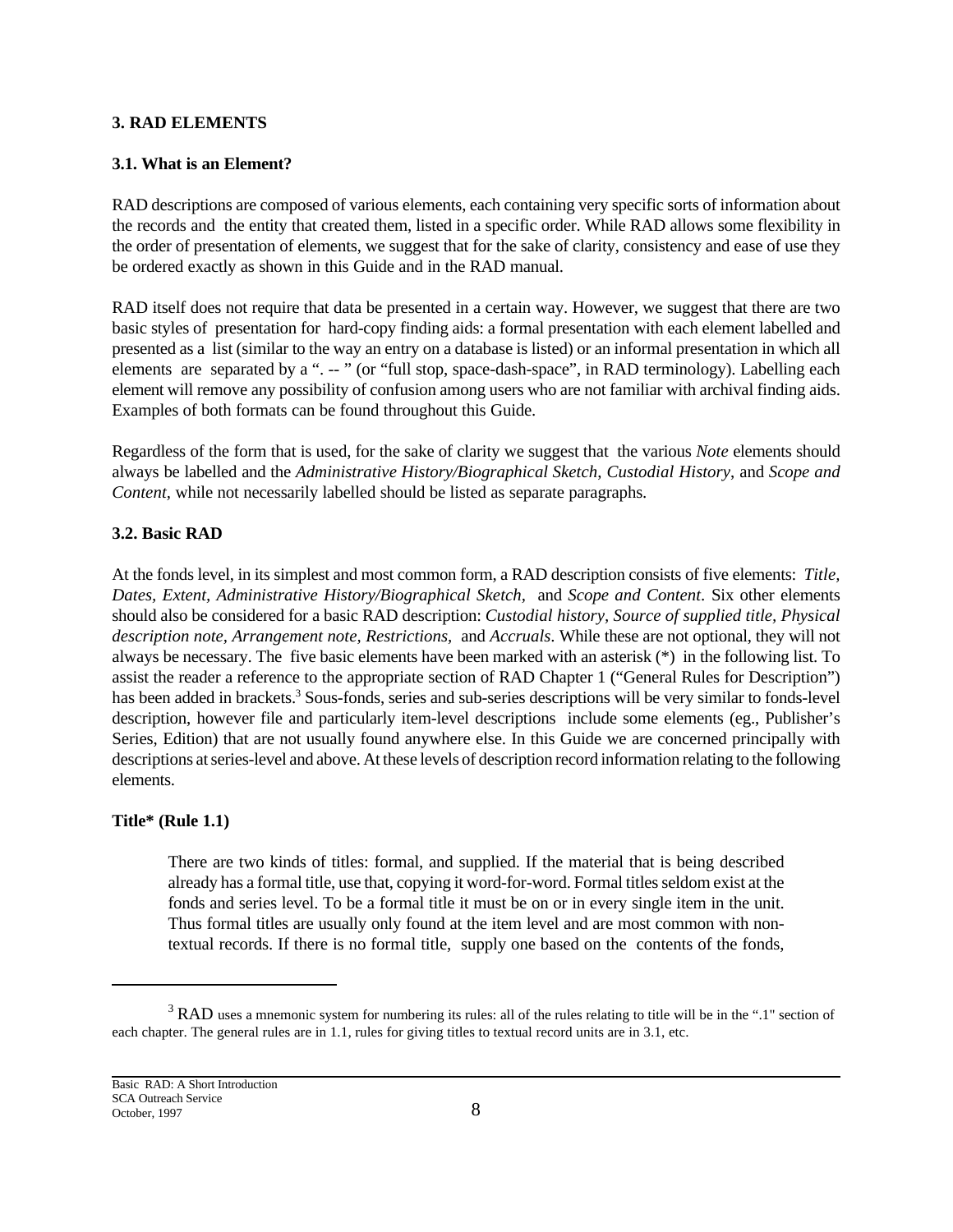sous-fonds or series. The supplied title is composed of a name element (usually the creating individual, family or organization) and a word or phrase that gives the nature of the archival unit. For fonds, use the name of the creating entity plus the word "fonds", as in "City of North Battleford fonds", "Joe Smith fonds" or "Jones Family fonds", and similarly for sousfonds. As series and sub-series level, identify the contents of the unit and type of records, eg., "Bishop's Correspondence" or "Executive Committee Minutes." If there is a supplied title the description should include a "Source of supplied title" note (see below).

RAD also mentions parallel titles and statements of responsibility. These are not applicable to series- and fonds- level descriptions: only formal titles have parallel titles, and statements of responsibility are only found at the item-level.

Optionally, the title may include the "General Material Designation", or GMD (Rule 1.1C). The GMD tells what class of record material is most common to the unit being described. Although it is only an optional rule, the GMD is particularly useful for describing special media and is becoming quite commonly used. Rule 1.1C1 gives the list of authorized GMD's, which are put in square brackets - [ ]- immediately after the title, eg.: "Title: John Smith fonds [textual]" If the option to give the GMD is chosen it should be used at each level of description unless it is identical to that given in a higher level description.

### **Dates:\* (Rule 1.4)**

Dates are the oldest and youngest dates of material in the unit being described and can be presented in several ways depending on the material. If the volume of material is evenly spread between the oldest and youngest dates, the format is:

Dates: 1905-1987.

This is the most common method of presenting dates and is acceptable in most instances. However, if a majority of the records come from a certain period make a note of the "predominant" dates, as in:

Dates: 1905-1987 ; predominant 1932-1987.

If there are only one or two records outside the predominant date range, list them individually:

Dates: 1905, 1932-1987.

If there is a long gap between two distinct sets of date ranges list them like this:

Dates: 1905-1932 ; 1944-1987

Sometimes exact dates will not be known. Although it is common practice to indicate this by writing "n.d." ("no date") in cases like this it is preferable to estimate probable or uncertain dates. RAD gives a variety of conventions for recording probable and uncertain dates which are worth examining (Rule 1.4B5). The conventions which will be most commonly used for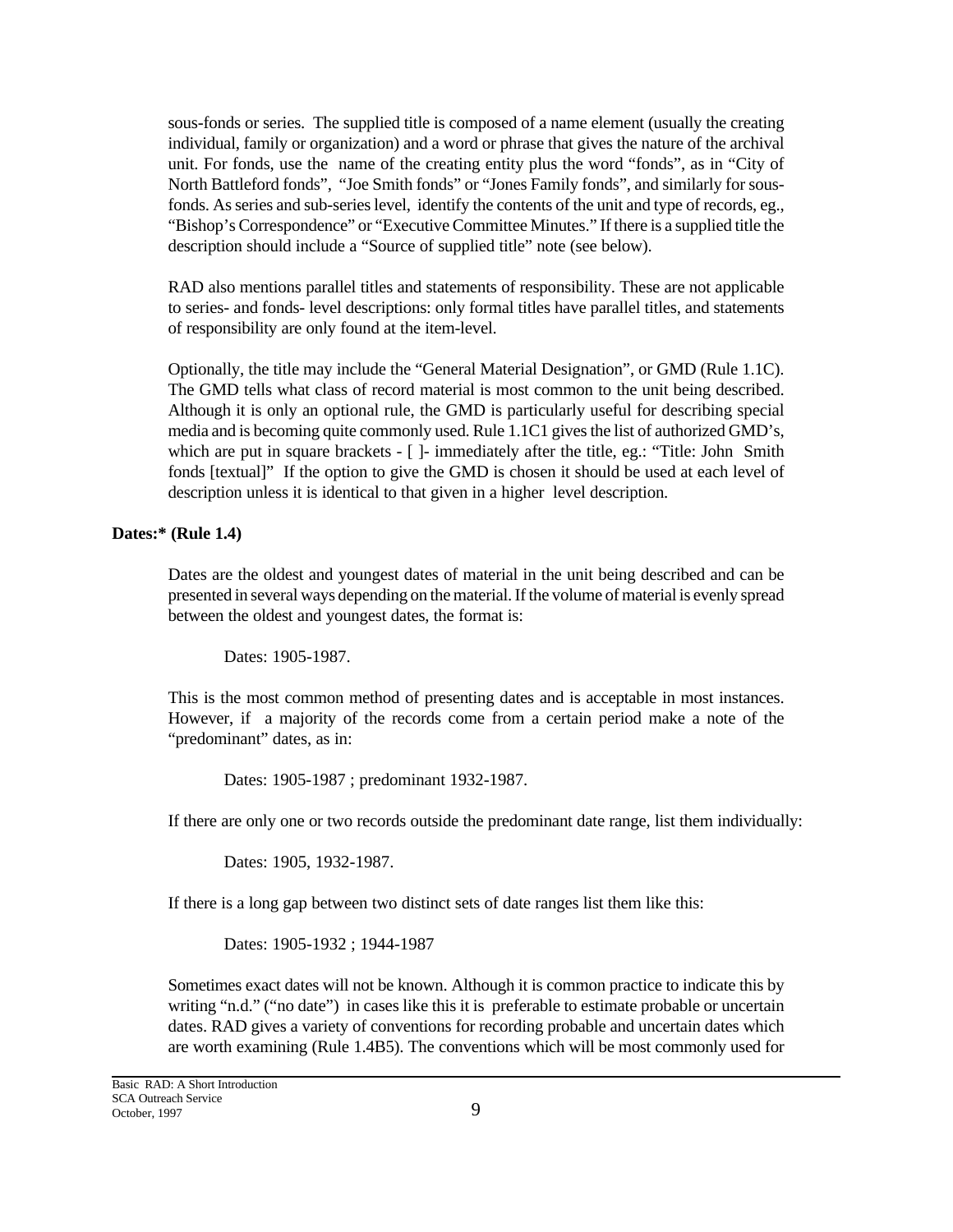estimating dates are:

| Probable date:    | [1867?]    | Decade certain:  | $[197-]$  |
|-------------------|------------|------------------|-----------|
| Approximate date: | [ca. 1975] | Probable decade: | $[197-?]$ |

The Date element of a RAD description *could* look something like this:

Dates: 1895, 1910-1921, 1947 - [197-?] ; predominant 1951-1965.

19 times out of 20, however, it will look like this:

Dates: 1895-1975

### **Extent**\* **(Rule 1.5**)

The Extent element is part of the physical description area, which also includes "other physical details", "dimensions" and (at the item level) "accompanying material". Extent is the most important of the three elements and the only one that will usually be used when describing textual records. It is measured in metres or centimetres for textual records and either as exact or estimated numbers for photographs, maps, etc. The Extent element should say how many units there are and of what, eg.:

Extent: 50 m of textual records. Extent: ca. 200 photographs.

When listing more than one type of record in the same element, either separate each one with a ". --" or start a new paragraph for each.

Extent: 4 maps. -- 2 microfilm reels. -- 10 photographs.

Extent: 4 maps. 2 microfilm reels. 10 photographs.

Depending on the records being described the extent element and physical description area can become quite complex. However, since textual material is the most common record type in most archival institutions and is also the simplest to describe, this will not usually be a problem. In any case, the degree of detail which is included in any description will always be an institutional decision.

Remember to give the extent of each class of records (photos, maps, textual, moving images, etc.) that is in the unit being described. If there are three or less (as in the above example) we suggest that you list them all in the manner shown. If there are more than three, list the most common one, add: "and other material" and use the Physical Description Note (Rule 1.8B9,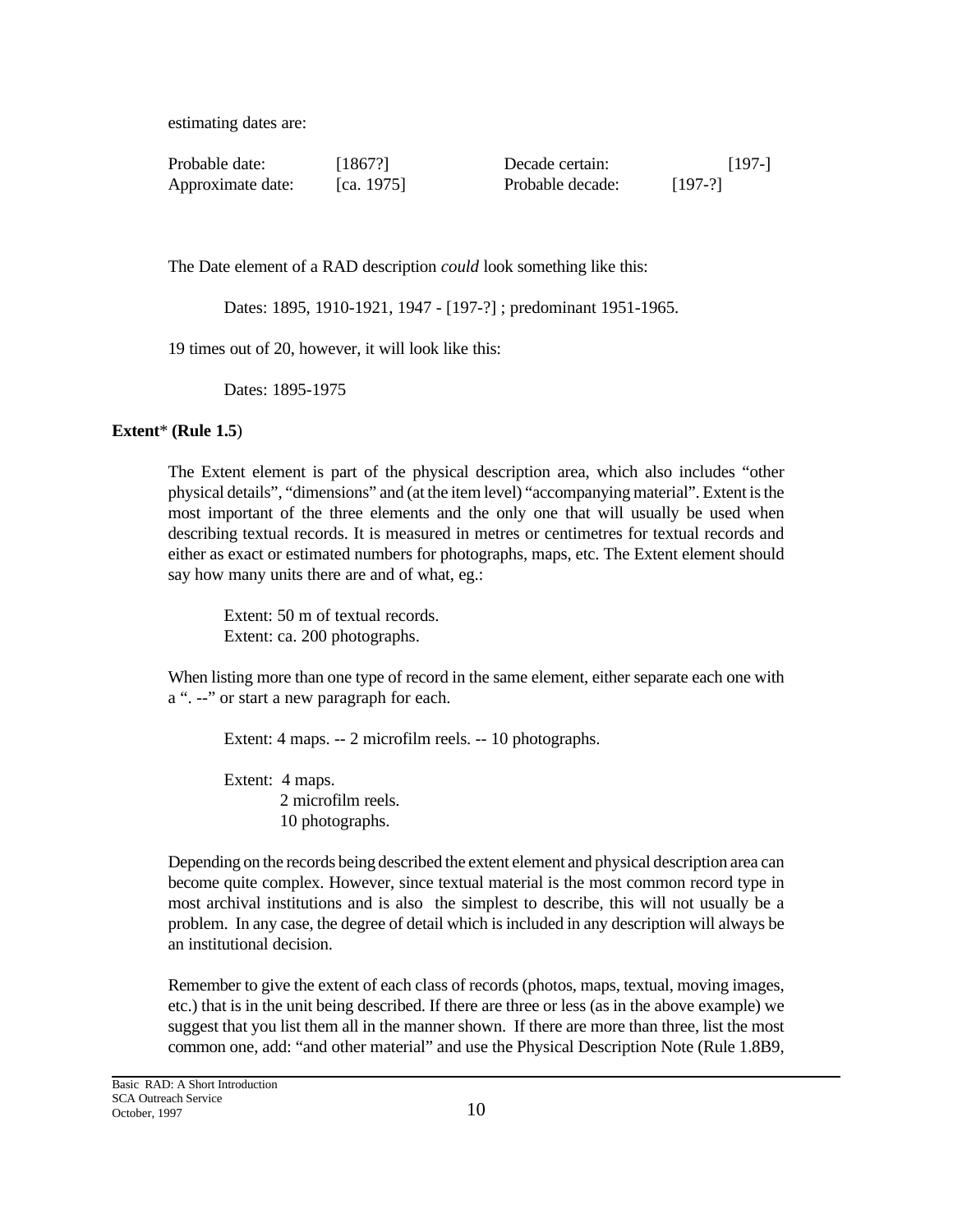located farther down in the description) to give complete details on the extent of records:

Extent: 50 m of textual records and other material

[....]

Physical Description: Series includes 50 m of textual records, 50 photographs, 3 maps, 5 posters and 30 reels of microfilm.

RAD grants institutions the right to decide the maximum number of specific classes of material that will be described in this area without using the "and other material" notation (Rule 1.5A5).

## **Administrative History\* (Rule 1.7B1)**

This element will always be found in fonds and sous-fonds level descriptions. It is used to describe the structure and history of the organization that created the records. It will only be found at the series and sub-series level if the records were created by a different organizational unit from that described at the fonds level. Care should be exercised not to confuse series with sous-fonds (which are defined as records created by an identifiable sub-unit of the organization).

At each of these levels, provide information about the corporate body responsible for creating only those records being described. The reason for including an administrative history is to provide the user with an understanding of the context in which records were created. A good Administrative History should be concise, but may also include much of the information that the more casual researcher is seeking.

The following sub-elements should be included. They can be lumped together as a narrative (in which case the order may be changed to facilitate the smooth flow of the text) or separated into distinct sub-elements that should be introduced by a standard introductory word or phrase. Most archivists use a narrative format for the Administrative History. Either way, include information that relates to these sub-elements.

1. Dates

When the organization was created and when (if) it ceased operations.

2. Mandate/sphere of functional responsibility

What it was responsible for, any legislation or other legal or policy documents from which it derived that authority, its activities and any significant changes in its authority or functions.

3. Predecessor and successor bodies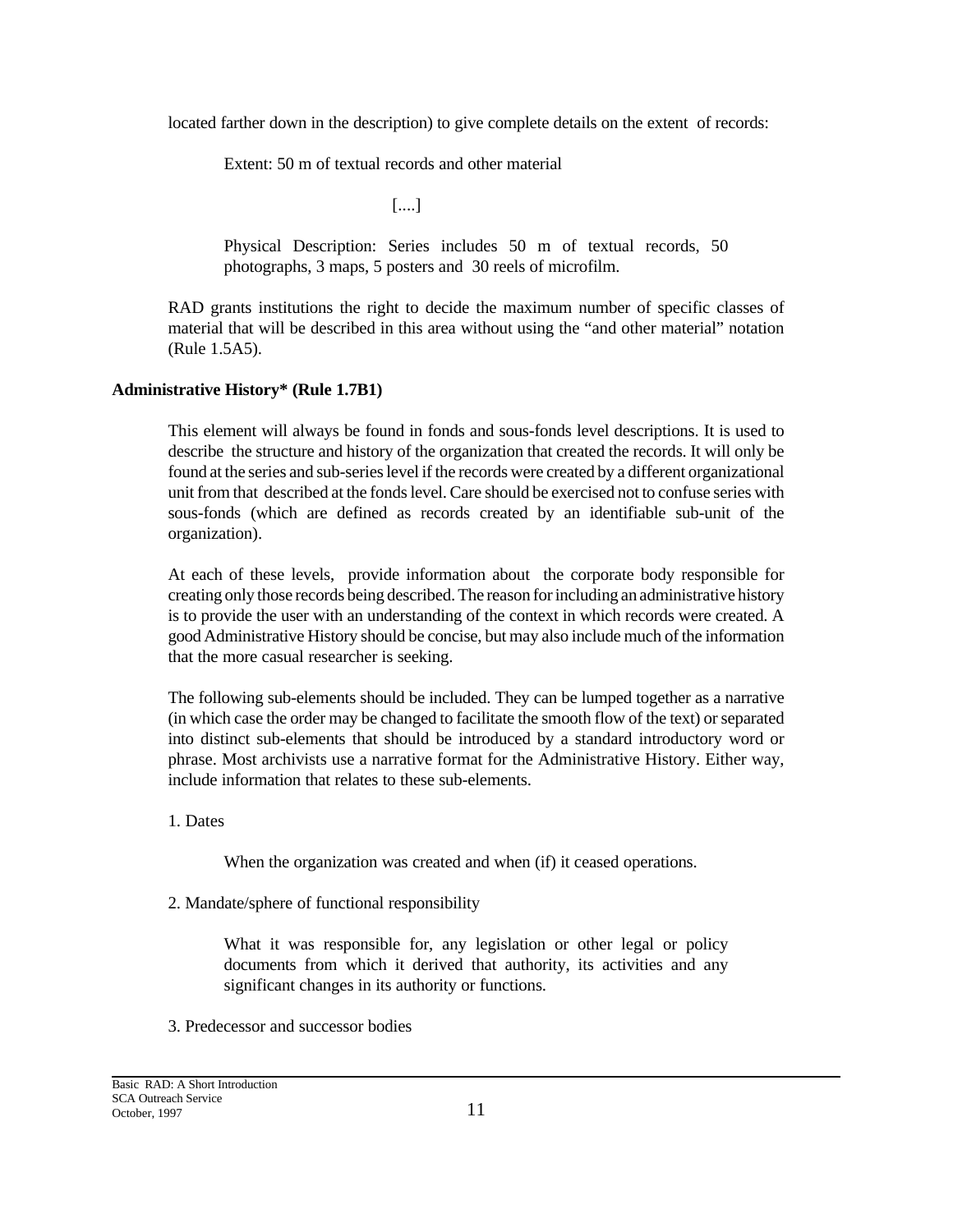What organizations preceded it in carrying out its mandate/function and activities and what organizations succeeded it. If there were any amalgamations, name the entities involved and summarize the amalgamation.

4. Administrative relationships

Show the relationship between the body and any higher bodies that have authority over it and any bodies that it controls. Describe any changes in the relationships.

5. Administrative structure

Describe the structure and organization of the body, including significant branches and divisions.

6. Names of the corporate body

Record any changes in the official name of the body and also any popular names by which it was known (eg., 'The "Saskatchewan Government Insurance Office" was commonly referred to as "SGIO" before it was shortened to "SGI"').

7. Names of chief officers

If this seems important, record the names of those persons acting as chief officers of the administrative unit being described.

8. Other information

Anything that doesn't fit within the above areas but seems important.

## **Biographical Sketch\* (Rule 1.7B2)**

This is an administrative history for people and families. It will always be found in fonds and sous-fonds level descriptions. It will only be found at the series and sub-series level if the persons who created the records are different from those described at the fonds level. It is used to describe the history and activities of the individual or family that created the records. As with the Administrative History, care must be taken not to confuse series with sous-fonds.

At each level in which it is being used, provide information relating only to the persons responsible for the records being described. The reason for including a Biographical Sketch is to provide the user with an understanding of the context in which records were created. A good Biographical Sketch is concise, yet may also include much of the information that the more casual researcher is seeking.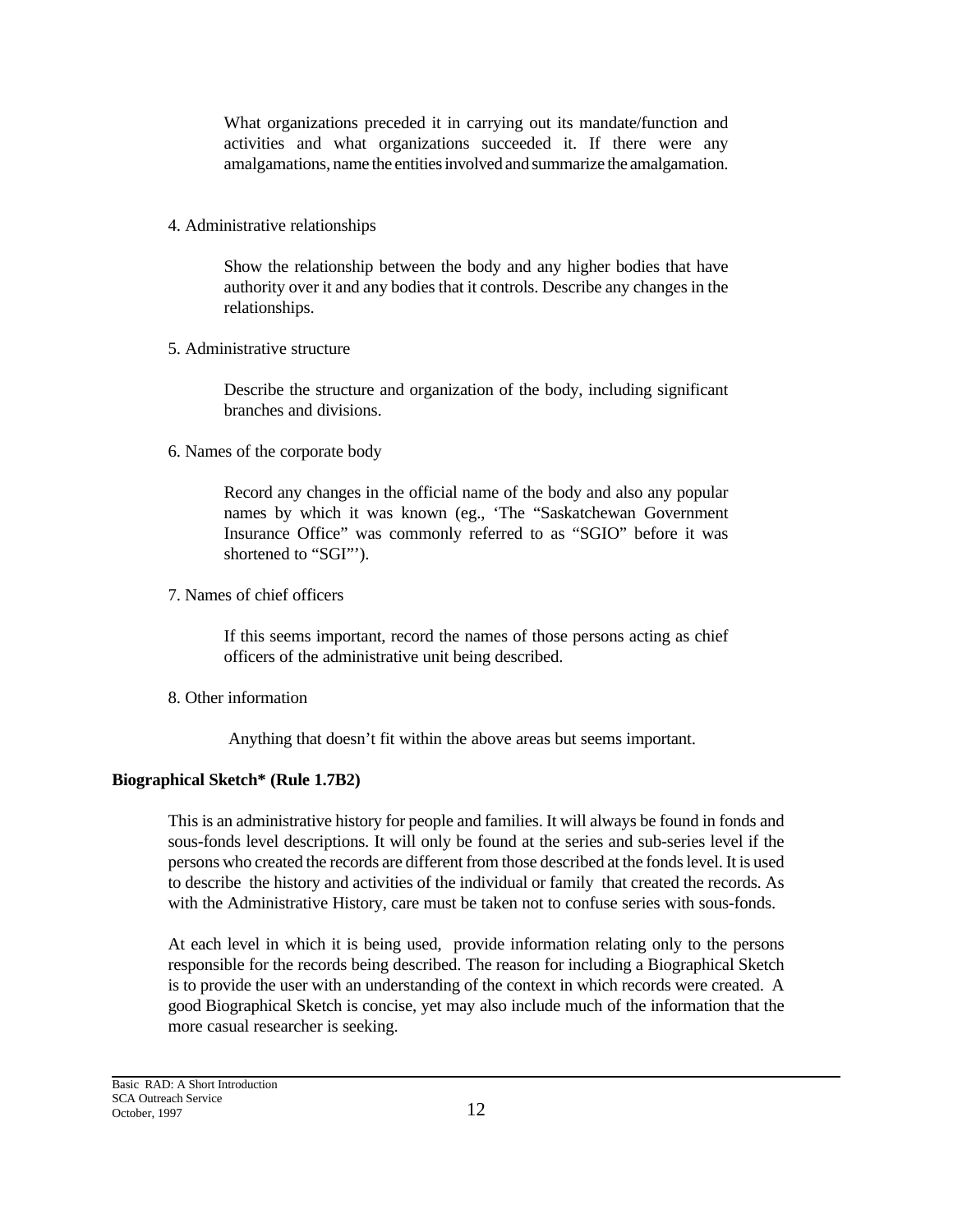The following sub-elements should be included, either lumped together as a narrative (in which case the order may be changed to facilitate the smooth flow of the text) or separated into distinct sub-elements that should be introduced by a standard introductory word or phrase. Most archivists use a narrative format for the Biographical Sketch. Either way, include information that relates to these sub-elements:

1. Names

Full names, married names, aliases, nicknames; place and date of birth and death; marital data; and the names of children. Include information about the family origin.

2. Place of residence

Where the family/individual lived and for how long.

3. Education

Give information about the formal education of the person(s) involved.

4. Occupation, life and activities

Information about:

- 1. the principal occupation(s) and career or life work of persons
- 2. the activities of families
- 3. any other activities important to an understanding of the life of the person or family
- 4. important relationships with other persons, families or organizations
- 5. offices held
- 6. significant accomplishments including honours, decorations and noteworthy public recognition.
- 5. Other Information

Anything else that seems significant but doesn't fit into the above areas.

#### **Custodial History (Rule 1.7C)**

This element describes the history of the custody of the records *after* they left the custody of the creator. This element is included so that users can judge the records' authenticity and reliability. For example, non-current records that were maintained in a federal government records centre for 20 years and then transferred to the National Archives are much more likely to retain the characteristics of their creation and use - that is, be more authentic and reliable than those that sat in someone's attic for 20 years and were then transferred to the National Archives. In this element include information relating to who had custody of the records and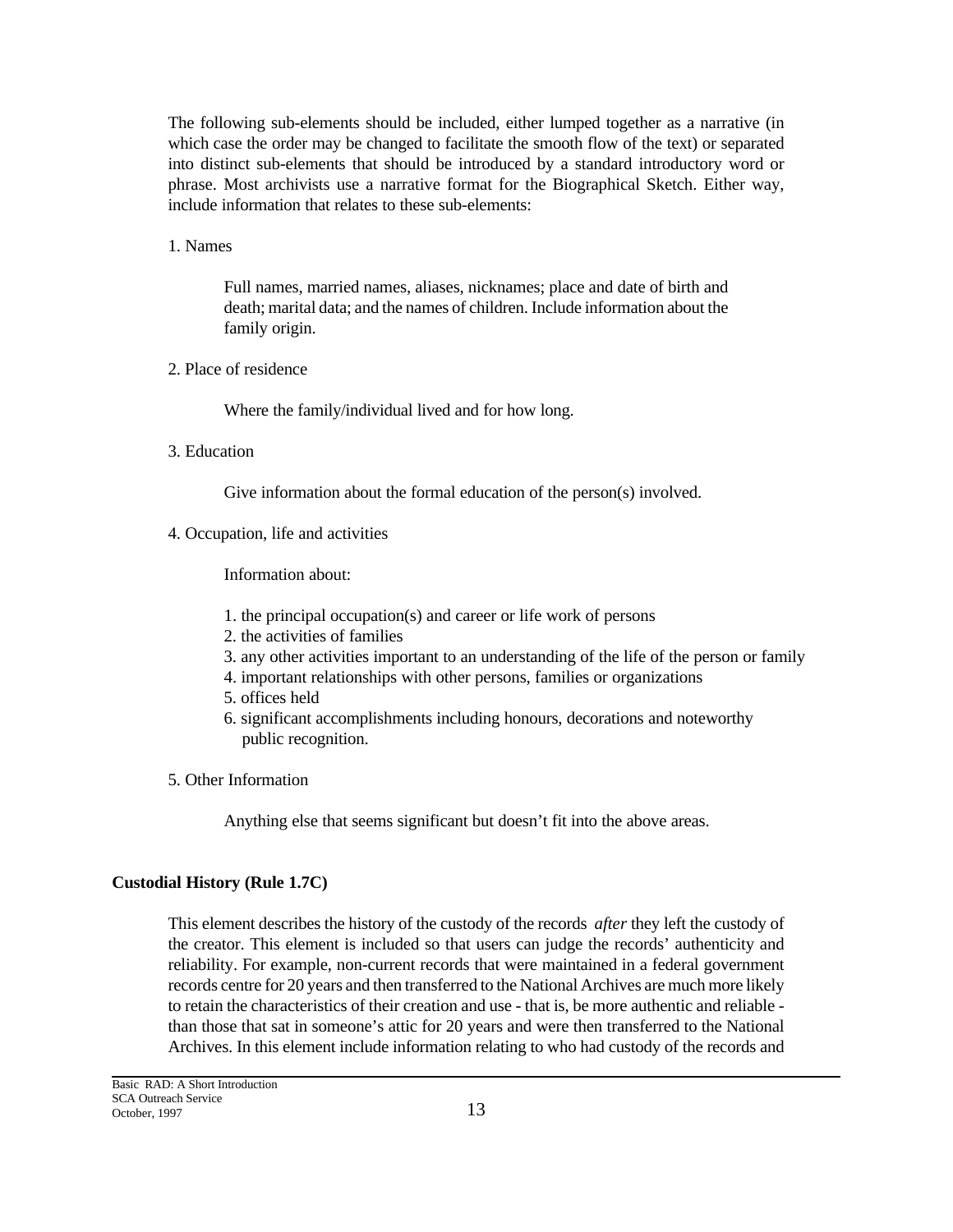when they were transferred, as far as this can be discovered.

 Be careful not to confuse this part with information given in the Administrative History/Biographical Sketch. Changes in custody resulting from administrative reorganizations, mergers, etc., are part of the Administrative History, not the Custodial History.

### **Scope and Content\* (Rule 1.7D)**

The "scope" and "content" are two separate things, despite being found in the same element. At the fonds (and sous-fonds) level, the "scope" gives a thumbnail sketch of the function or activities which generated the records, the period of time and the geographical area to which they pertain. For the "content" indicate the arrangement or organization of the unit being described and include a list of the units in the next lower level of description (ie., at the fonds level list the series, at the series level list the sub-series.) RAD does not mandate any particular style of presentation; however, we suggest that if sub-units are identified they should be laid out either as a numbered list or identified by name, whichever is most appropriate. Summarize the principal documentary form if possible (eg., minutes, reports, correspondence, etc.).

At the series (and sub-series) level, the scope should include information about the specific activities generating the records, the time period and geographical area involved and any administrative or documentary procedures which explain how the series came into being. The content should include information about the internal structure of the series including arrangement, classification scheme and documentary forms of the records.

The scope and content must state the current level of description, eg.: "Fonds consists of...," "Series comprises...," etc.

The RAD Manual includes a number of examples of different kinds of Scope and Content notes and further examples of RAD descriptions can be found at the end of this Guide.

### **Source of supplied title (Rule 1.8B2)**

This element is required if a supplied title is being used (which will almost always be the case at the fonds, sous-fonds, and series level). Indicate the source of the title, usually the contents of the records themselves (eg., "Title based on contents of the series", or "Title based on provenance of the fonds").

### **Physical description note (Rule 1.8B9)**

The Physical Description note is used to provide extra detail on the extent, physical characteristics and conservation requirements of records. Use this note to give details on extent of the records if the "and other material" notation has been used in the "Extent" element (see above).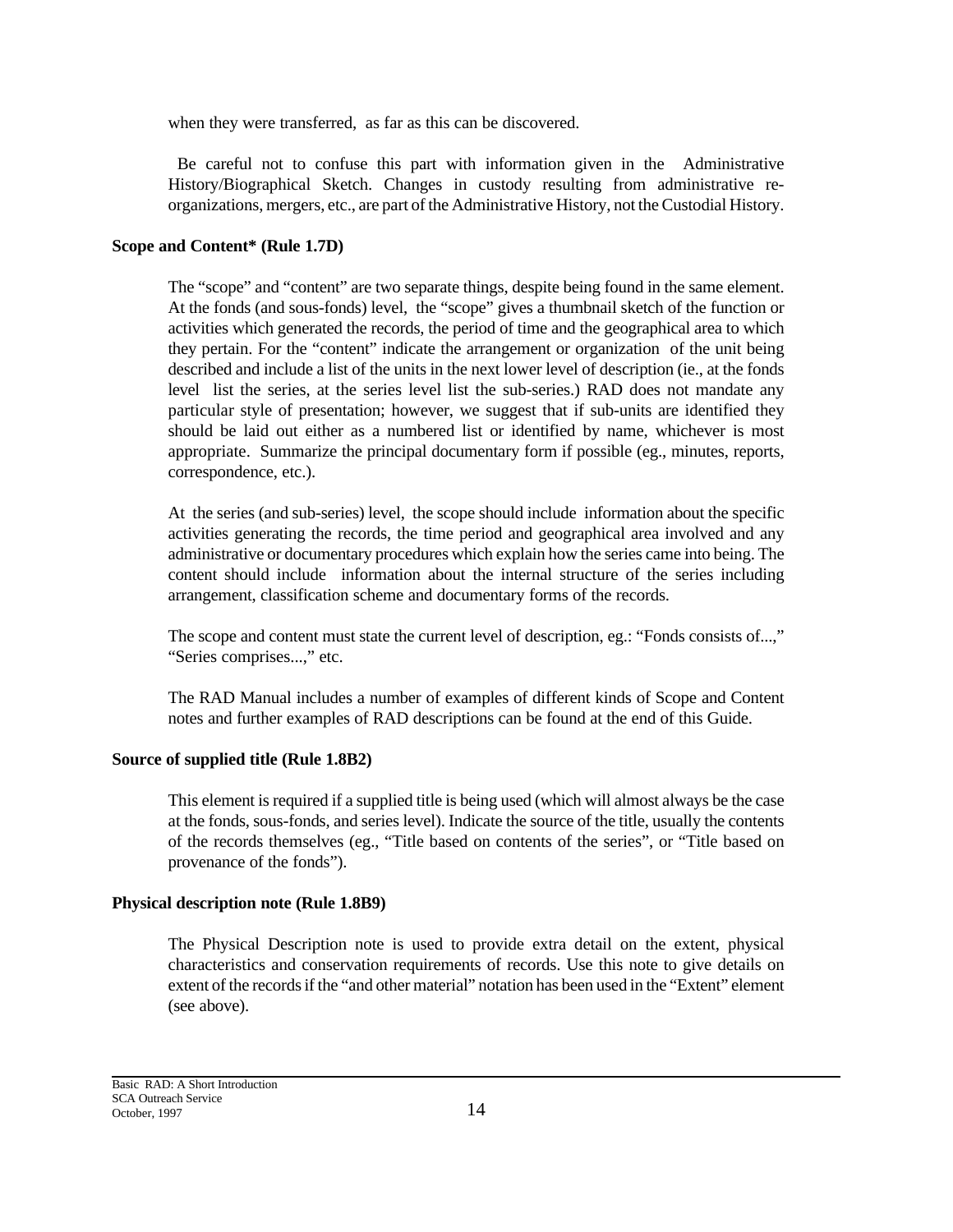#### **Arrangement note (Rule 1.8B13)**

Commonly used to note reorganisations of the material by the creator, changes in the classification scheme the creator used to file the records, arrangement by the archivist (if there was no discernible original order) or reconstitution of arrangement by the archivist (if original order had been disturbed), and any other aspect of arrangement considered important to an understanding of the records but that cannot be put in the Scope and Content.

### **Restrictions note (Rule 1.8B16)**

This element notes any restrictions that exist on access, reproduction and publication. If there are none, don't mention it.

#### **Accruals note (Rule 1.8B19)**

Note in this element if the record unit is "open", that is, if more material belonging to it is expected to be transferred to the archives in the future. If no accruals are expected, leave it out.

### **Linking Element**

The rules for multi-level description require that descriptions be linked to those of the level above them. RAD does not say how this should be done, but some standardized method must be used to indicate where any given description is in the hierarchy and what its relationship is to other parts of the hierarchy. Downward linking is not necessary: the Scope and Content should include that information. However, an element must be included that indicates what series, sub-series, sous-fonds, or fonds the unit being described belongs to. We suggest that this element be placed above the Title element. Only show one level of linkage (for an example see Section 3.4).

---------------------------------------------------------------------

The preceding elements are necessary for a basic RAD description. The Manual lists a large number of notes relating to various aspects of the description including "Availability of other formats", "Markings and stamps", "Immediate source of acquisition" and others, many of which are specific to certain classes of records (textual, graphic, cartographic, etc.), or to circumstances which might not be relevant to someone wishing to write a basic fonds- or series-level description. Anyone working with RAD should at least be aware of their existence so as to be able to make an informed decision about whether to include them or not.

#### **3.3 A fonds-level description:**

The following is a fictitious fonds-level description of a group of records to be found in the equally fictitious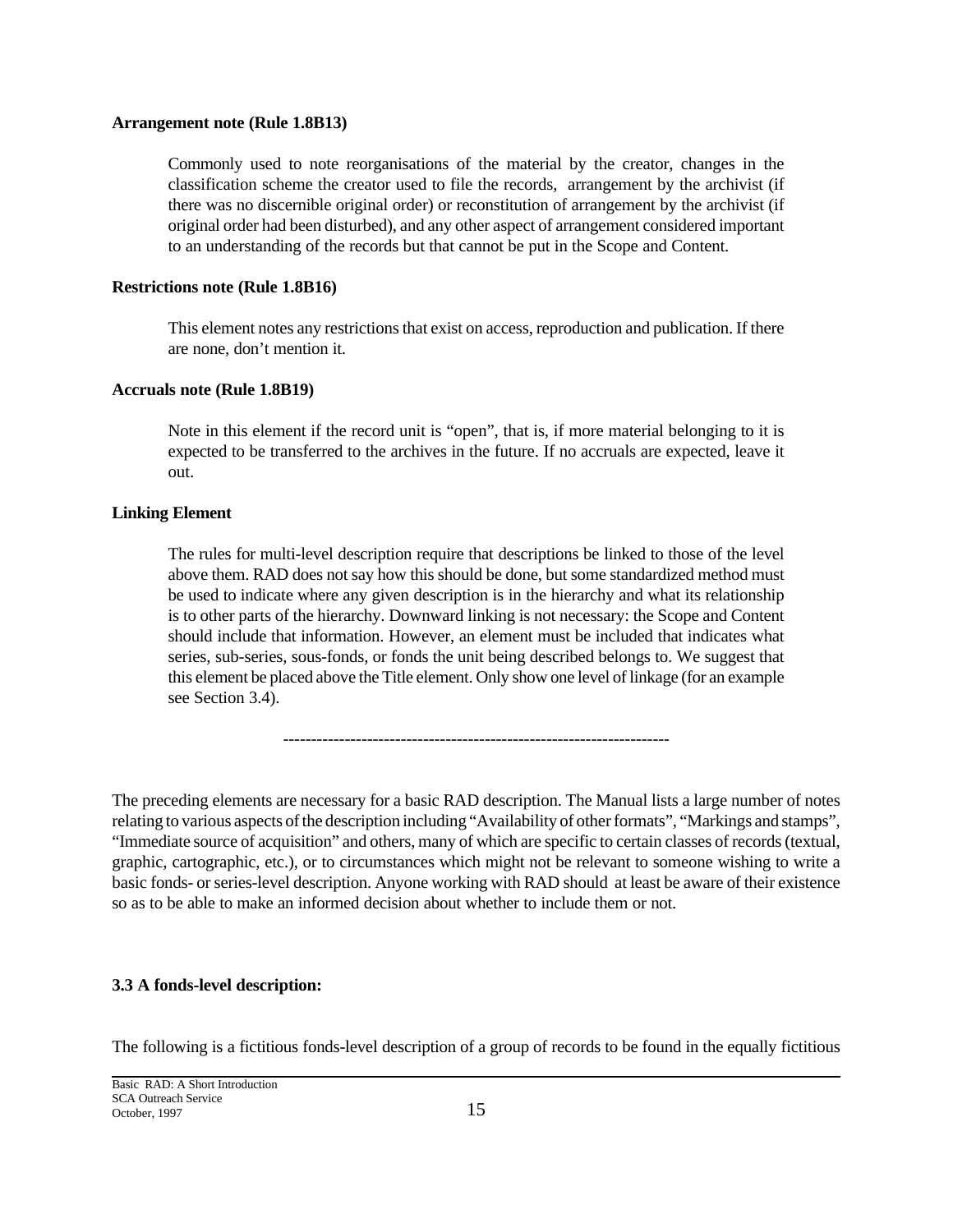Tugaske Community College Archives, presented both as a list with labelled elements and using the ".--" notation. Note that in both cases the Administrative History is presented as a narrative.

**Title:** Tugaske Community College Girls Curling Club fonds. **Dates:** 1947-1968. **Extent:** 50 cm of textual records. -- 35 photographs. -- 2 posters.

**Administrative History:** The Tugaske Community College Girls Curling Club was started on September 15, 1947 and officially closed in June, 1968<sup>4</sup>. It was incorporated as an official school club at a meeting of the TCC Board of Governors on Sept 13, 1947, for the purpose of providing College girls with the opportunity to participate in curling at a competitive level.<sup>5</sup> The Boys' and Girls' clubs co-existed until September, 1968, when they merged to form the present-day TCC Mixed Curling League.<sup>6</sup> General oversight of the Club was provided by the staff advisor, who also acted as coach. The Club was a member of the South Saskatchewan Ladies Curling League<sup>7</sup> and was administered by an executive committee including a president, secretary/treasurer, and three members-at-large. A social committee and a tournaments committee also existed that reported to the executive.<sup>8</sup> In 1957-1958 the club briefly changed its name to the Young Women's Curling Association (YWCA) before returning to the original name. It was also known colloquially as the "Tugaske Girls Curling Club", or just the "Girls Curling Club".<sup>9</sup> Mrs. Edda Smith, Girls' Phys-Ed teacher, was staff advisor and coach throughout the club's history.<sup>10</sup>

**Custodial History:** After the club formally ceased to exist in 1968 its records were transferred to the Tugaske Community College Physical Education Department, which donated them to the Archives in 1992.

Scope and Content: Fonds consists of correspondence, minutes, financial records, membership lists, competition statistics, newspaper clippings, photographs and advertising material (posters) pertaining to the organization of local curling tournaments and social

<sup>7</sup> Administrative Relationships

<sup>9</sup> Names of the Corporate Bodies.

<sup>&</sup>lt;sup>4</sup> Dates of founding/dissolution

<sup>5</sup> Mandate/sphere of functional responsibility

<sup>6</sup> Predecessor and successor bodies

<sup>8</sup> Administrative structure

 $10$  Name(s) of the chief officers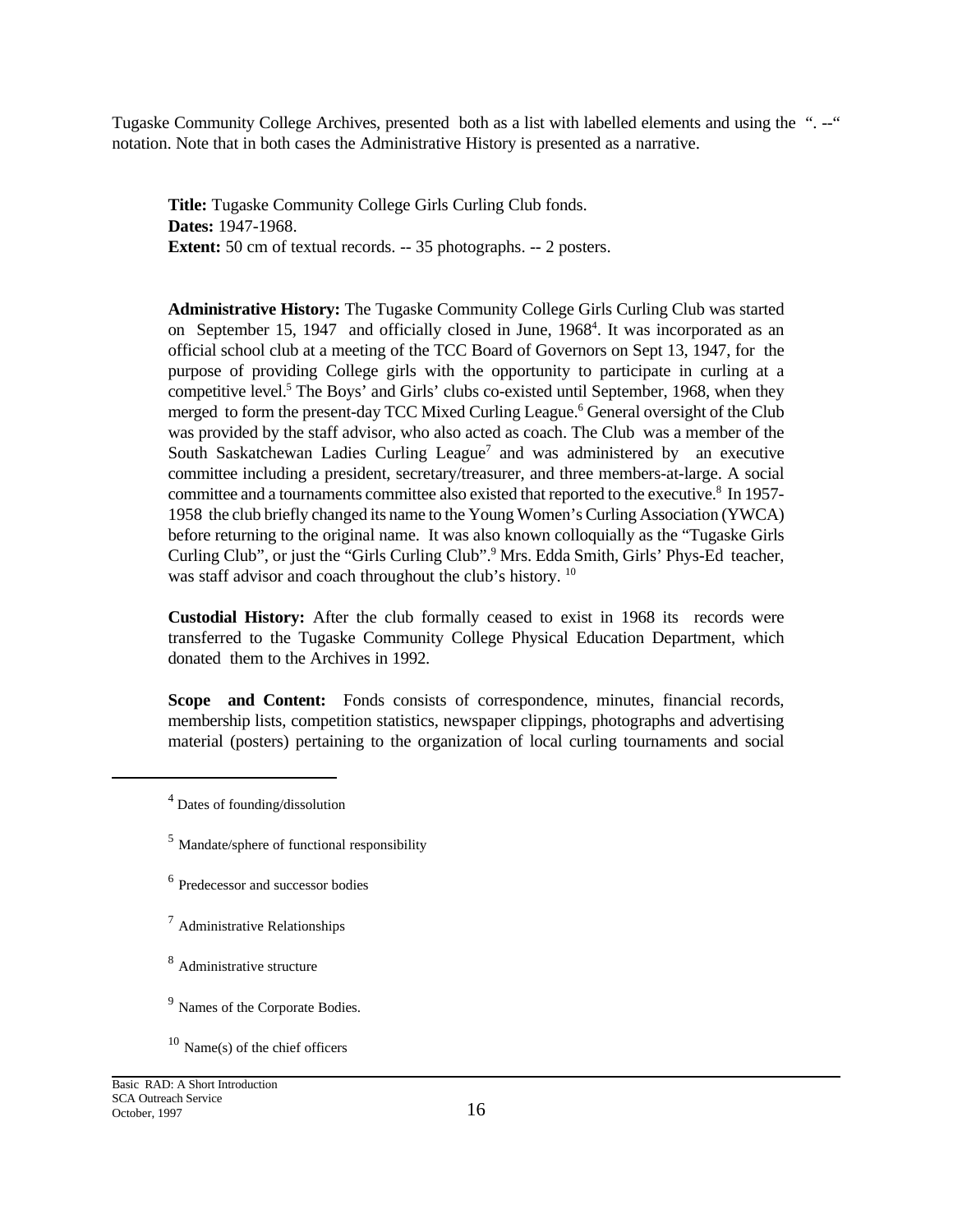events, travel to out-town-tournaments, fund-raising activities (bingos, bottle drives and bake sales, etc.) principally in the Tugaske-Tuxford-Moose Jaw area but also as far away as Eastend, Sask. Fonds is composed of the following series: Staff Advisor Records; Executive Committee Minutes; Financial Records; Membership Roll; General Correspondence; and Tournament Records<sup>11</sup>.

The following is the same fonds described using the ". --" style of presentation. In this format, elements are separated by the required punctuation, or, depending on the element, by starting a new paragraph. Each element can be identified by its content and location.

Tugaske Community College Girls Curling Club fonds. -- 1947-1968. -- 50 cm of textual records. -- 35 photographs. -- 2 posters.

The Tugaske Community College Girls Curling Club was started on September 15, 1947 and officially closed in June, 1968. It was incorporated as an official school club at a meeting of the TCC Board of Governors on Sept 13, 1947, for the purpose of providing College girls with the opportunity to participate in curling at a competitive level. The Boys' and Girls' clubs co-existed until September, 1968, when they merged to form the present-day TCC Mixed Curling League. General oversight of the Club was provided by the staff advisor, who also acted as coach. The Club was also a member of the South Saskatchewan Ladies Curling League. It was administered by an executive committee including a president, secretary/treasurer, and three members-at-large. A social committee and a tournaments committee also existed, which reported to the executive. In 1957-1958 the club briefly changed its name to the Young Women's Curling Association (YWCA) before returning to the original name. It was also known colloquially as the "Tugaske Girls Curling Club", or just the "Girls Curling Club" Mrs. Edda Smith, Girls' Phys-Ed teacher, was staff advisor and coach throughout the Club's history.

After the club formally ceased to exist in 1968 its records were transferred to the Tugaske Community College Physical Education Department, which donated them to the Archives in 1992.

Fonds consists of correspondence, minutes, financial records, membership lists, competition statistics, newspaper clippings, photographs and advertising material (posters) pertaining to the organization of local curling tournaments and social events, travel to out-towntournaments, fund-raising activities (bingos, bottle drives and bake sales, etc.) principally in the Tugaske-Tuxford-Moose Jaw area but also as far away as Eastend, Sask. Fonds is composed of the following series:

 $11$  One might also include a series called "Photographs"; however, records are usually not divided into series based on media but rather on the activity that created them. This is also true for the oversize posters, which, despite the fact that they are stored in a separate storage area of the archives are still a part of the series whose functions they document.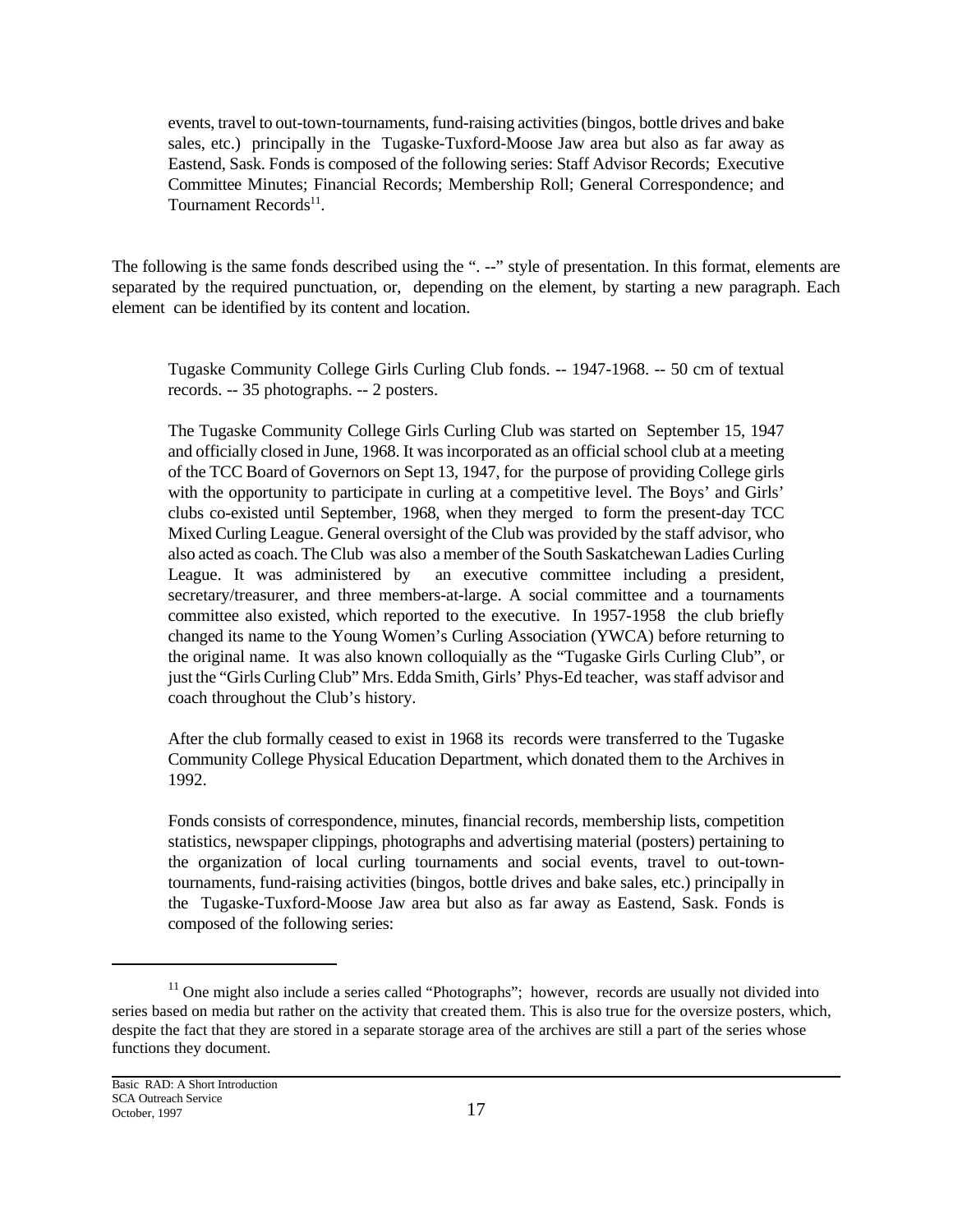- 1. Staff Advisor Records
- 2. Executive Committee Minutes
- 3. Financial Records
- 4. Membership Roll
- 5. General Correspondence
- 6. Tournament Records

An archivist undertaking a full description of these records would use the same format to describe each of the series listed in the Scope and Content note, making sure that the information included was specific to that series. Beyond the series level one may describe sub-series, files and items. File and item level descriptions never have administrative histories, making them somewhat shorter. For the most part, we suggest that if filelevel description of textual records seems appropriate, a list indicating titles and dates of the files should be sufficient.

---------------------------------------------------------------------

## **3.4. A series level description**

**Fonds:** Tugaske Community College Girls Curling Club fonds

**Series:** Tournament Records. **Dates:** 1948 - 1967 ; predominant 1955-1967. **Extent:** 17 cm of textual records. -- 30 photographs. -- 2 posters.

**Administrative History:** The first meeting of the tournament committee was held on August 31, 1948. Although it hosted its first tournament on October 15 of that year, it was active only sporadically until 1955. The last TCC Girls Curling Club tournament was held December 3, 1967.<sup>12</sup> The tournament committee was responsible for arranging and running club tournaments and helping to make travel and (where necessary) accommodations arrangements for school teams going to out-of-town tournaments.<sup>13</sup> The committee reported to the executive committee and while not explicitly identified as such was in essence a sub-committee of the executive. There was no tournament committee in 1952-1954, during which time its activities were carried out by the executive.14 The tournament committee consisted of three members: a tournament co-ordinator and two

- <sup>13</sup> Mandate/sphere of functional responsibility
- <sup>14</sup> Administrative Relationships

<sup>12</sup> Dates of founding/dissolution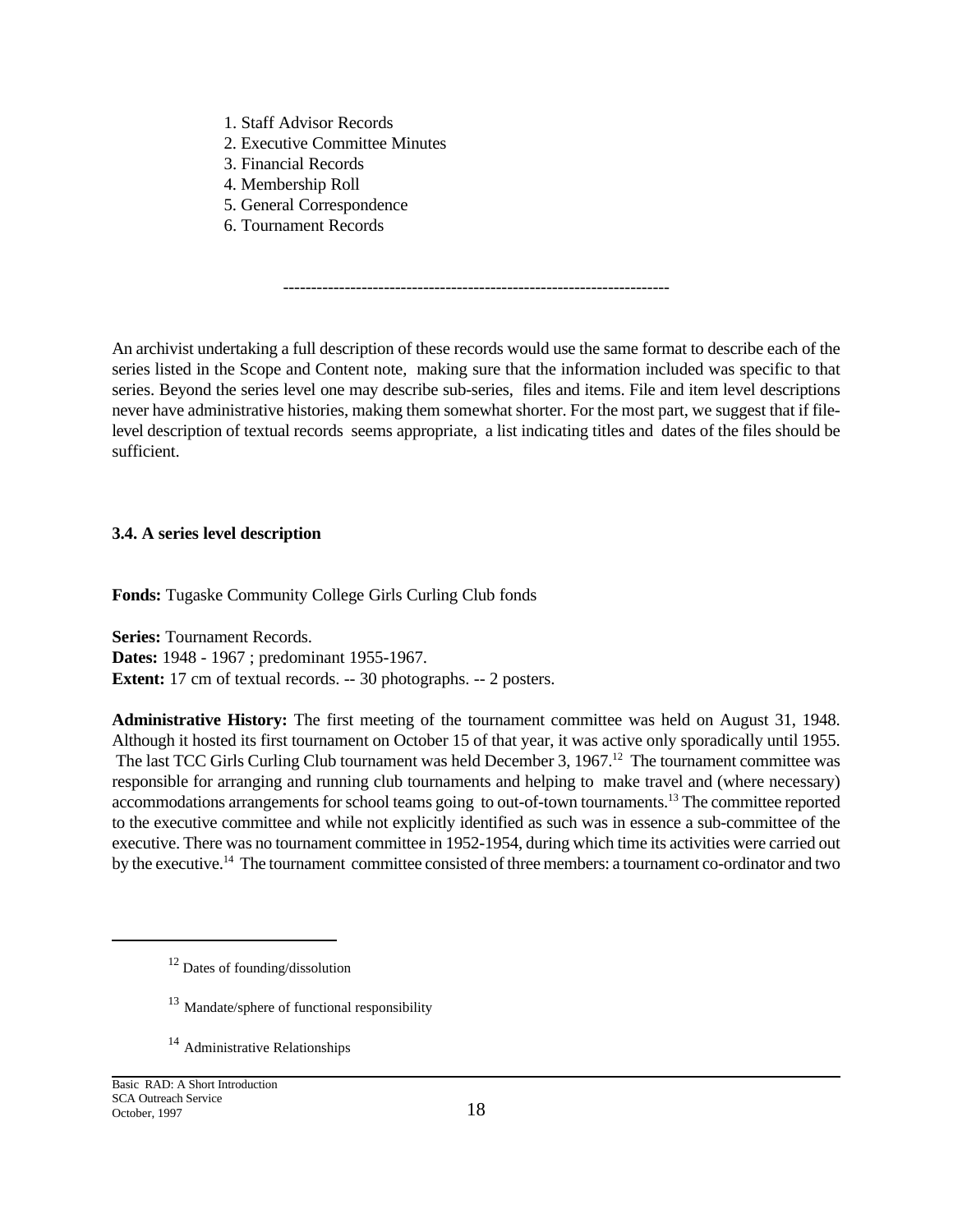assistant co-ordinators.<sup>15</sup>

**Scope and Content:** Series consists of tournament committee minutes, correspondence relating to tournament organization and travel, lists of tournament results and related newspaper clippings, financial records relating to tournament costs and revenues, and photographs and posters from the 1956 and 1957 South Saskatchewan Ladies Championship Brier (which were hosted by the club).

*(Note that in this case, the function of arranging and organizing tournaments fell to a specific sub-unit of the overall administrative structure and therefore the series description requires an administrative history.)*

## **3.5 Personal papers: a fonds-level description**

Personal papers are the records of individuals or families. The are described in the same way as corporate records, save that the Biographical Sketch is used instead of the Administrative History:

**Title:** The John Smith fonds **Dates:** [ca. 1868] - 1928. **Extent:** 2 m. of textual records. -- ca. 450 drawings.

**Biographical Sketch:** Born in 1861, John Joseph Smith<sup>16</sup> emigrated from Suffolk, England with his parents Robert and Marian (nee Jones) in 1871. The family homesteaded near what is now Hamilton, Ontario before moving west to the Red River settlement in 1878. In 1881 Smith left home and began a lifetime of drifting across western and northern Canada<sup>17</sup>. He received no formal education after age 14 but showed artistic talent at an early age.<sup>18</sup> He worked at various times as a buffalo hunter, trapper, farm labourer and construction worker, supplementing his income by selling pencil sketches to newspapers in western Canada and as far away as Ontario. In 1914 he settled in The Pas, Manitoba, where he began to draw in earnest. In 1919 his material caught the attention of Wilfred Drew, an art fancier and gallery owner in Winnipeg, Manitoba, who became his agent. Smith's first exhibition was in 1923 but it was not until after his death in 1928 that his work gained widespread public recognition.<sup>19</sup>

**Custodial History:** After Smith's death, custody of the fonds passed to his agent, Wilfred Drew. In 1934 the Drew Gallery was purchased by Abramson and Associates, with custody of the fonds passing to them. In 1952 Smith's nephew, Theodore Jenkins, successfully sued Abramson for the original records. After his death in 1966 custody was transferred to his son and heir, Robert, who donated them to the Archives in 1967.

- <sup>16</sup> Names and vital events
- <sup>17</sup> Place of residence

<sup>18</sup> Education

<sup>19</sup> Occupation, life and activities

<sup>&</sup>lt;sup>15</sup> Administrative structure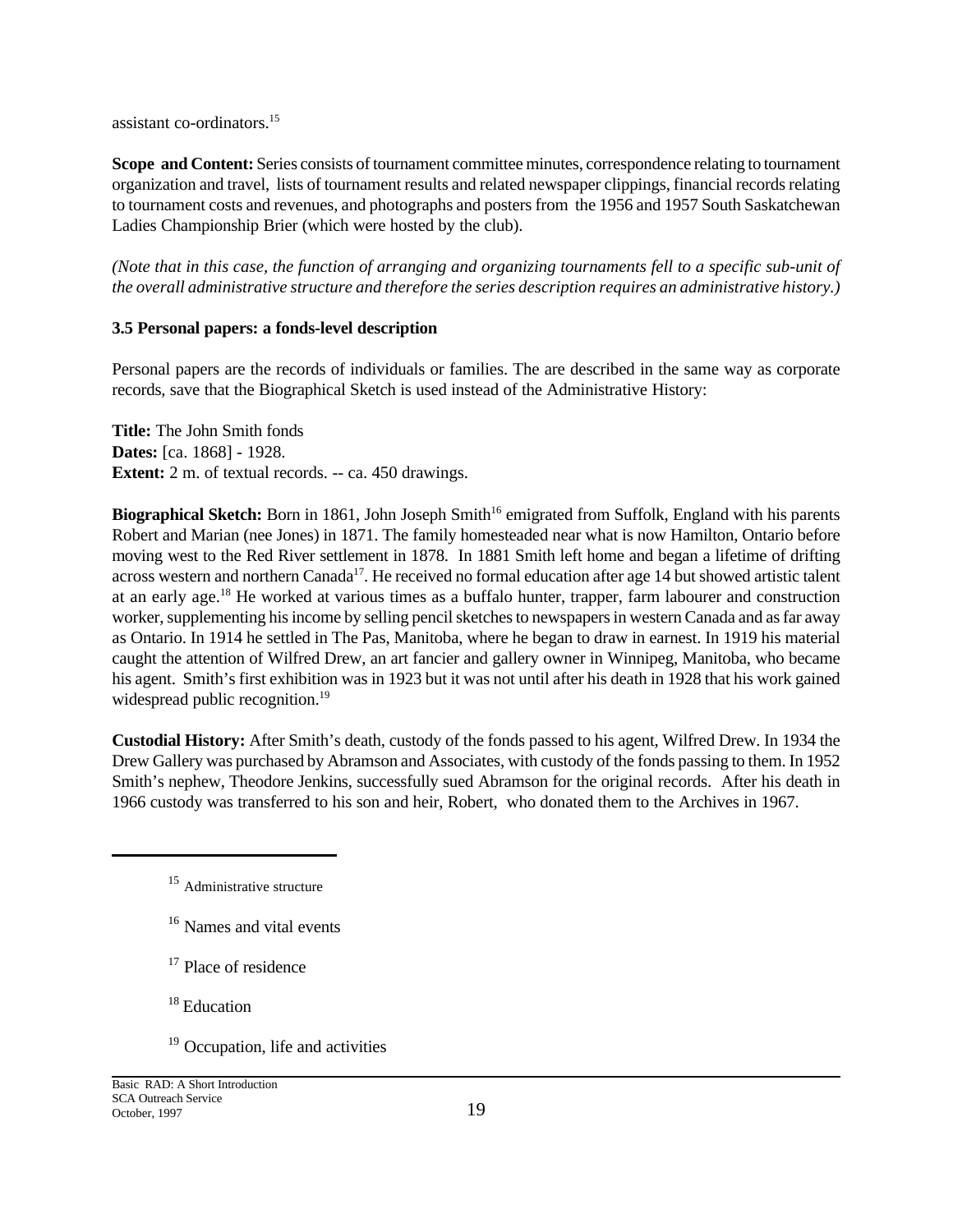**Scope and Content:** Fonds consists primarily of original sketches, watercolours and line drawings depicting scenes from Smith's travels, particularly among native peoples in northern Saskatchewan and Manitoba. Fonds includes a some rougher pencil sketches done while travelling but is principally composed of more sophisticated work dating from the 1914-1928 period. Textual records include correspondence with Wilfred Drew (1919- 1928), financial records relating to gallery sales (1923-1927), clippings from newspapers in which his early work was published and personal correspondence with a variety of family members and others.

### **3.6. Location guides and file lists:**

Location guides and file lists are not part of RAD. They are a way to help get the user from the inventory (the RAD description) to specific parts of the fonds in which the information sought is to be found. The inventory provides details of the intellectual organization of a group of records, based on shared provenance and function. A file list can help the user narrow the search. Physically finding the records requires box and shelf lists, which tell the archivist where to find the requested records.

The records of the Girls Curling Club might, for example, include a file list. The list for each series could be included after each series description if it was not too long or as a separate finding aid, divided by series name, in the case of larger fonds. The archivist's copy (and possibly the publicly available copy) would indicate what boxes comprise each series (according to whatever location code is used by the institution) and what files are in each box. We can append a file list and location guide to the TCC Girls Curling Club Tournaments records series.

## **3.7. A sample file list/location guide**

*[Because it is short, this could be placed immediately after the Scope and Content note of the series description rather than at the end as a separate finding aid]*

## **Location: Box 2**

**File List:** 

Committee Minutes - 1948-1951 Committee Minutes - 1955-1960 Committee Minutes - 1961-1967

Ledger Book - 1955-1967

Miscellaneous Correspondence - 1949-1964 Newspaper Clippings - 1948-1966

Basic RAD: A Short Introduction SCA Outreach Service October, 1997 20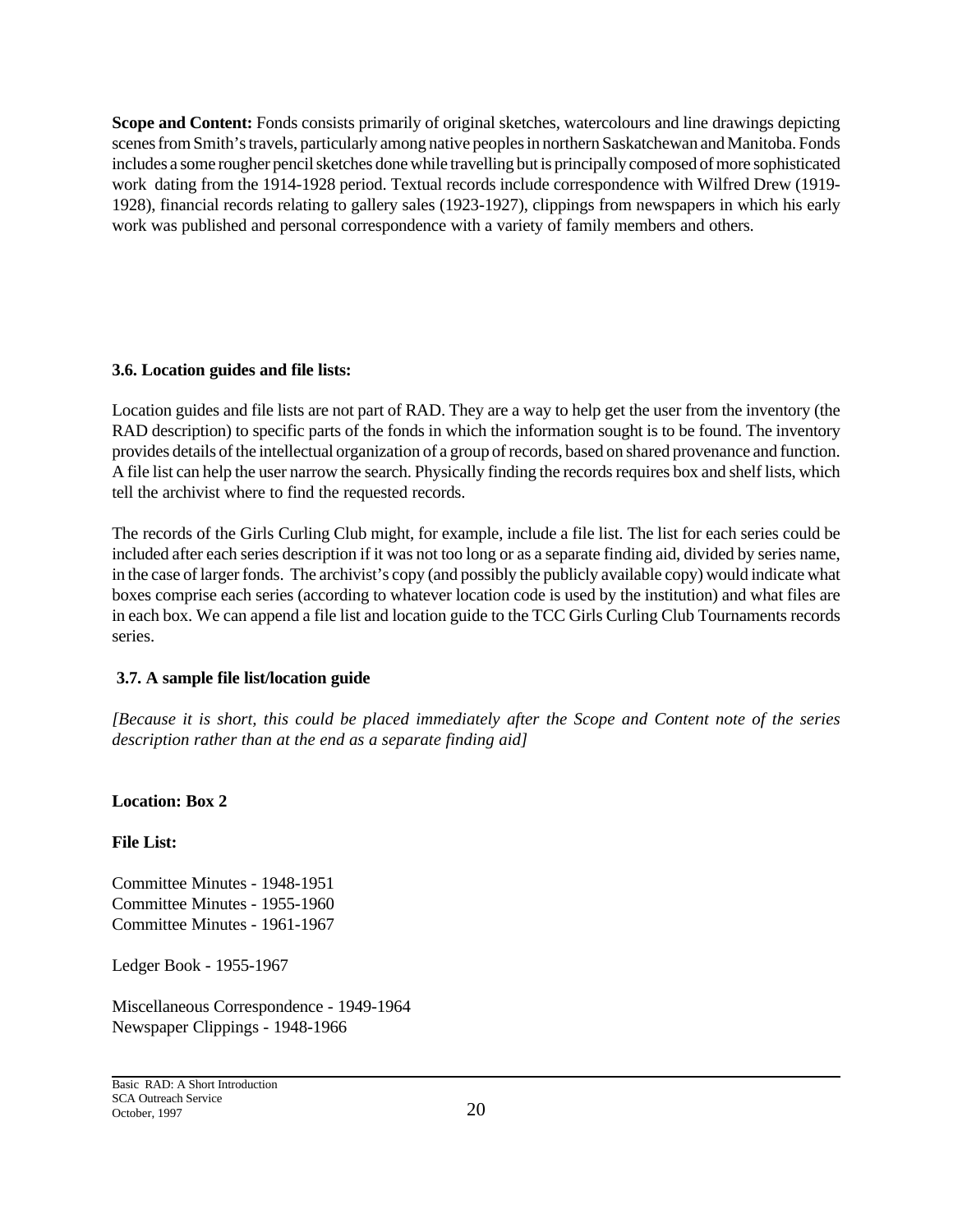Tournament Results - 1948-1955 Tournament Results - 1956-1960 Tournament Results - 1961-1967

Tournament photographs

In Oversize Storage (Box 15):

1 poster - South Sask. Ladies Championship Brier - March 12, 1956 1 poster - South Sask. Ladies Championship Brier - March 18, 1957

## **4. Multiple media fonds**

Of multiple media fonds the RAD manual merely says:

To prepare the description of a multiple media fonds and its parts, consult chapter 1 and the relevant chapters dealing with the broad classes of material for the unit being described as instructed.... (RAD, Ch. 2)

It follows this with a list of what chapters and parts thereof should be consulted when doing each area of the description.

"Multiple media" just means that the records on which the archivist is working contain samples of more than one class of material. Every time an archivist finds an envelope of photographs or a rolled-up poster in a box of textual records, s/he is dealing with a multiple media fonds. The term "multiple media" should not be a cause for alarm.

Fonds, series, files and even items may be classed as multiple media (a letter with a photograph attached would be a multiple media item). Like electronic records and microforms, archivists describing multiple media fonds will have to consult more than one chapter of RAD for the appropriate rulings.

The most significant differences between descriptions of different classes of records appear in the Physical Description Area (wherein is found the "Extent" element). The physical description of a map is going to be quite different from that of a photograph or a box of letters.

Things to remember about the Physical Description area:

1. Choose (as institutional policy) the maximum number of record types that can be described in the extent element. If more than that number exist in the fonds, describe the most common one and add "and other material". Use the Physical Description note to fill out the details. RAD suggests three as a maximum, which will suffice to describe most multiple media fonds without having to use the Physical Description note.

2. Separate descriptions of different classes of records by a ". -- ", or put each one on a new line.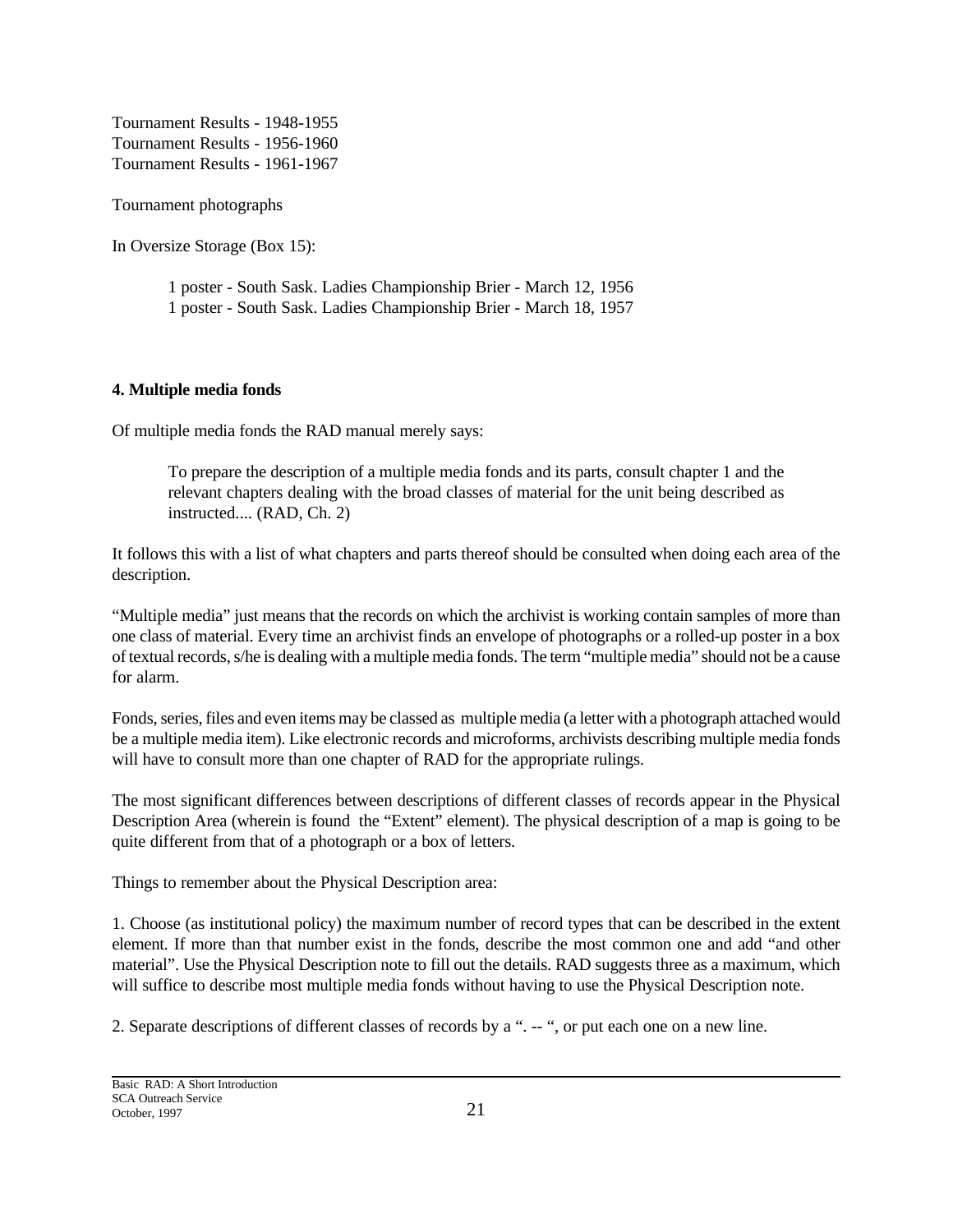For example, the physical description of a multiple media fonds containing textual material, maps and photos might look like any of the following (in increasing order of complexity):

Extent: 10 m of textual records and other records.

Extent: 10 m. of textual records. -- ca. 500 photographs. -- 15 maps.

Extent: 10 m. of textual records. -- ca. 500 photographs : b&w ; 15 x 10 cm or smaller. -- 15 maps : both sides, col. ; 129 x 150 cm and 100 x 75 cm.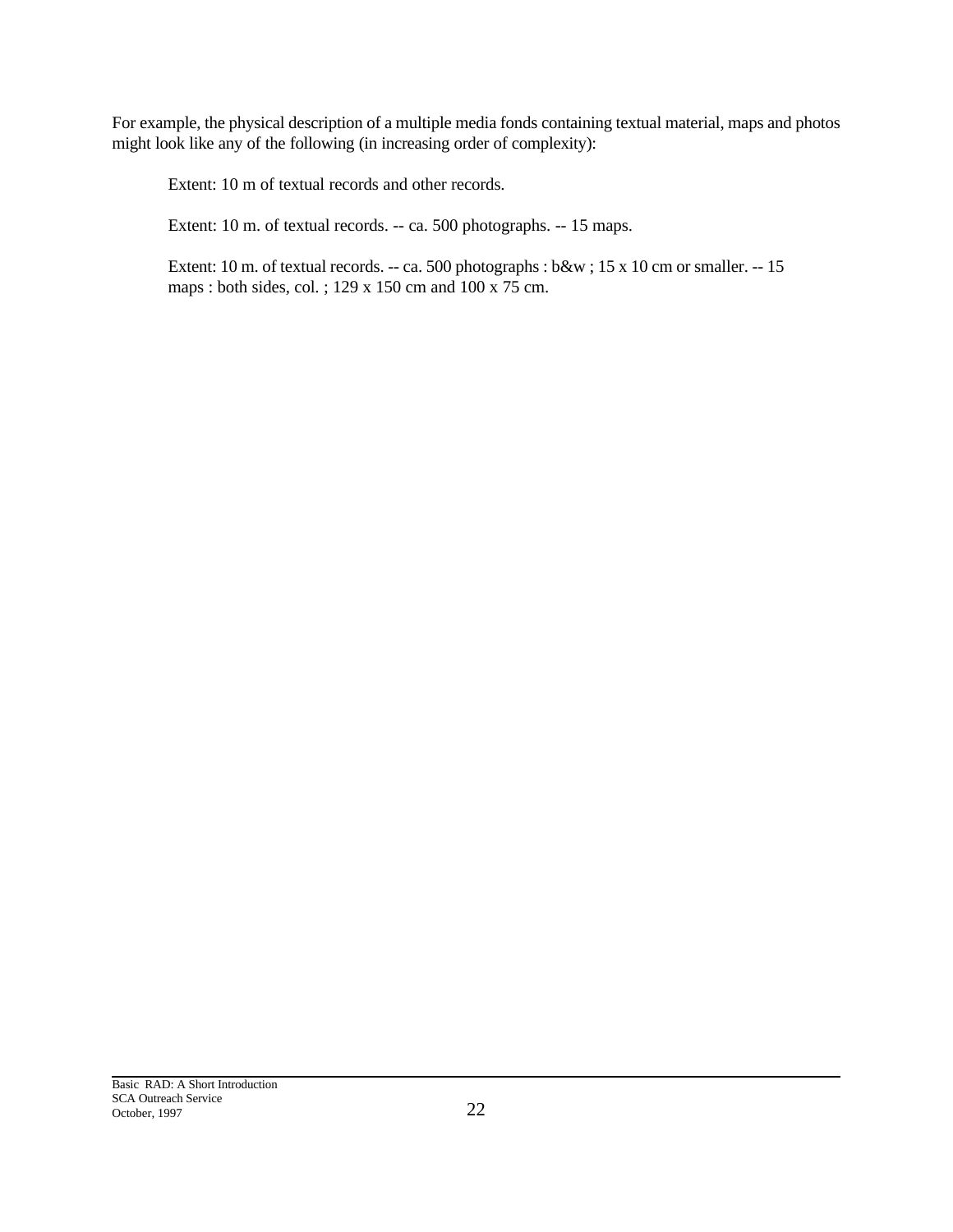## **5. Basic RAD Quick Reference Sheet<sup>20</sup>**

**1.1** Title\*

**1.4** Dates\*

**1.5** Extent\*

## **1.7B1** Administrative History\*

Dates of founding/dissolution Mandate/sphere of functional responsibility Predecessor and successor bodies Administrative relationships Administrative structure Names of the corporate bodies Name(s) of the chief officers Other significant information

### **1.7B2** Biography\*

- Names and vital events Place of residence Education Occupation, life and activities Other significant information
- **1.7C** Custodial history **1.7D** Scope and content\* **1.8B2** Source of supplied title **1.8B9** Physical description note **1.8B13** Arrangement note **1.8B16** Restrictions note **1.8B19** Accruals note **--------** Linking Element

 $^{20}$  Numbers in bold face indicate the relevant section of the RAD manual. Asterisks (\*) indicate required elements.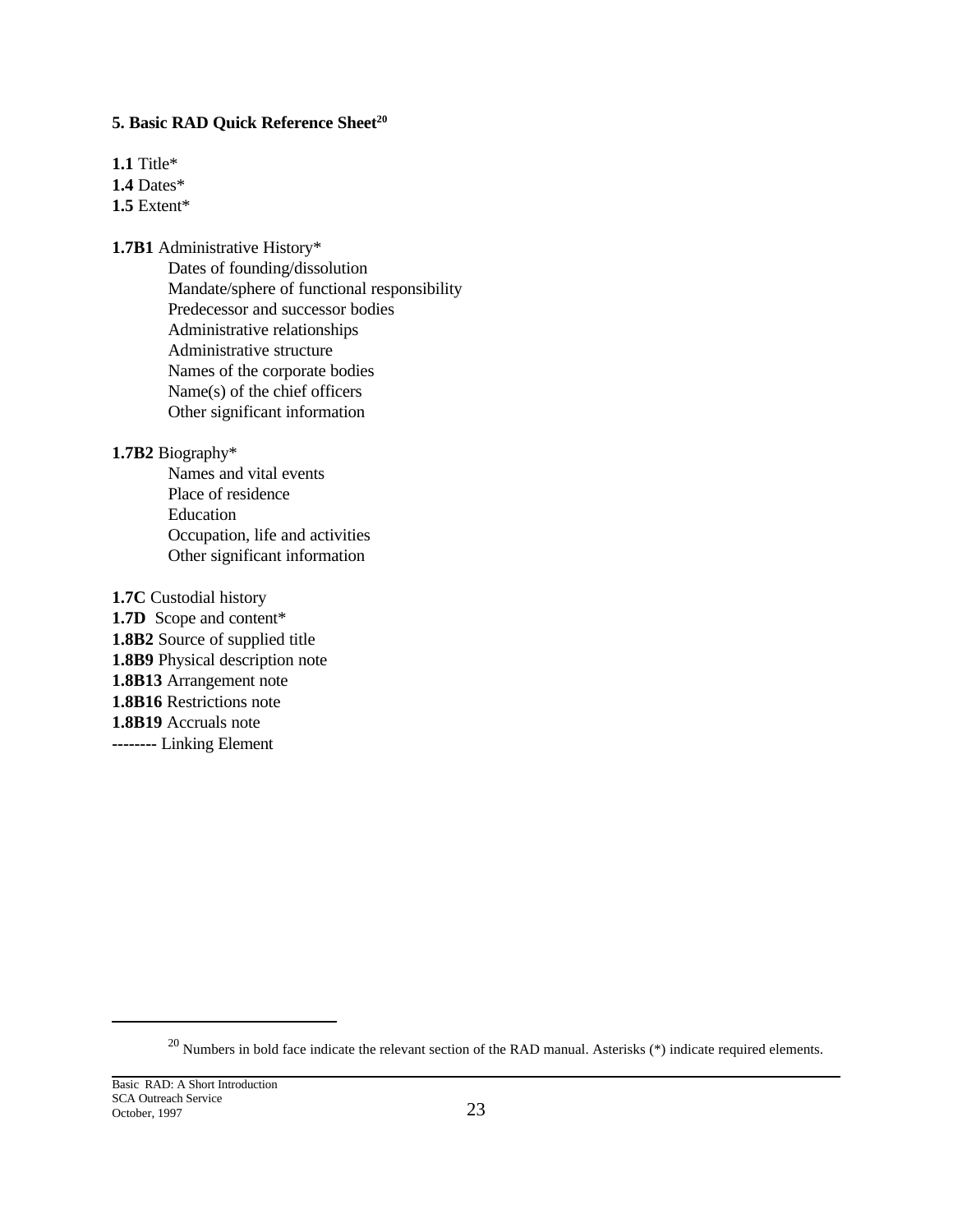#### **6. Records in Electronic Form**

Most archivists, particularly in smaller institutions, will not deal with electronic records on a regular basis.

Presently the RAD manual directs users to the chapter of RAD relevant to the specific class of material involved (textual, graphic, etc.). This is only satisfactory up to a point. To be considered as "records in electronic form", records must be preserved on a physical carrier such as a tape, disk, hard drive, etc., and have been created with the "intent and capacity of being communicated."<sup>21</sup> Except for the storage medium, *electronic records are no different from any other record*, including their general and specific material designations, edition, scale and series information, administrative history, etc.

Because this chapter of RAD is currently (September 1997) under review, it would not be appropriate for the Guide to suggest ways in which to deal with them. Two alternatives are presently available: waiting until RAD is revised to deal with electronic records in a more detailed fashion (this should occur relatively soon) or creatively adapting the rules from other chapters. It is likely that the one area that will need to be most carefully examined is the "Extent" element. The other difference noted by RAD is in the title. If you are using the optional General Material Designation (GMD) in the title, list the relevant GMD, add a "--" and add "electronic" before closing the brackets, for example:

Title: Smith Brothers fonds [textual -- electronic].

We do suggest that when making lists of electronic files, if it is at all possible the following format be used:

| <b>File Titles</b> | Date           | Size (bytes) | Explanation             |
|--------------------|----------------|--------------|-------------------------|
|                    |                |              |                         |
| contacts.doc       | 18 July 1997   | 9,864        | non-SCA addresses       |
| filelist.doc       | 03 July 1997   | 5,838        | list of hard copy files |
| $inv-001$ .doc     | 28 July 1997   | 12,471       | July 1997 invoice       |
| $inv-002.doc$      | 25 August 1997 | 7,994        | Aug. 1997 invoice       |
| july-rep.doc       | 7 August 1997  | 4,959        | progress report to SCA  |
| log-aug.doc        | 21 August 1997 | 1,256        | task diary, August 1997 |

This is because the "8-characters-plus-3-character-extension" file titling format used by DOS-based systems often leads to highly idiosyncratic, thoroughly incomprehensible file titles. A short explanation may save much confusion down the road.

Finally, in many cases electronic documents may be printed to paper and saved in that way. This is not appropriate for many types of records but is probably the simplest and most effective means of handling basic textual material (ie., word processor and e-mail products).

 $^{21}$  RAD Manual, Rule 9.0A1, p. 9-1.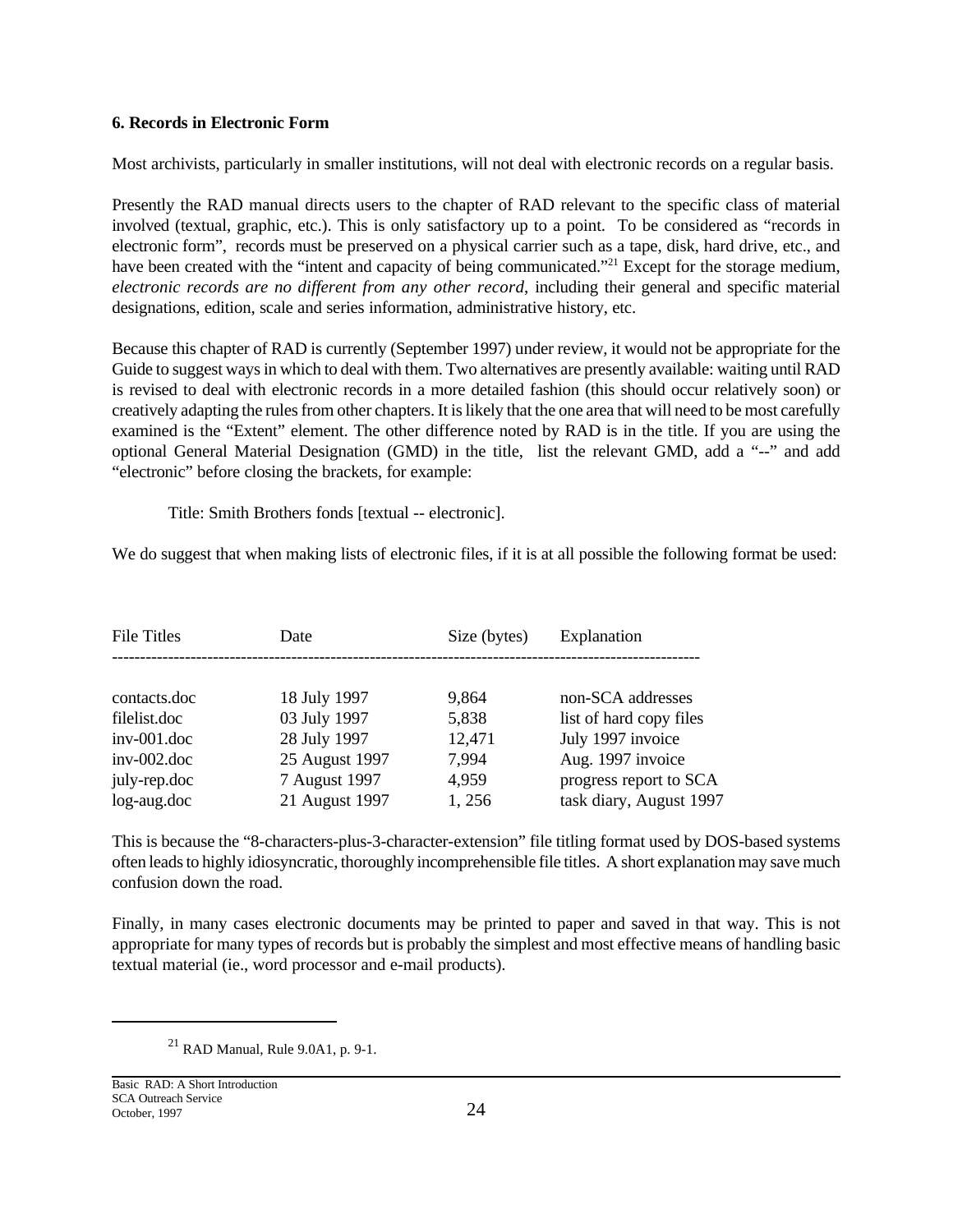### **7. Records in Microform**

When describing microforms capture data relevant to the broad class of material being described (eg., textual, cartographic, etc.). Some specialized descriptions specific to the physical nature of microfilm must be noted in the title and extent elements and in the physical description note.

### **Title (Rule 10.1)**

If you are using the GMD option, list the relevant GMD, add a "--" and add "microform" before closing the brackets, eg.:

Title: Canada Department of Indian Affairs fonds [textual records -- microform].

### **Extent (Rule 10.5)**

At the very minimum the archivist must record the number of units of microfilm - reels, aperture cards, etc.- as well as the number of frames if that can be readily ascertained. At its simplest the extent element for microfilm could look like this:

Extent: 10 reels of microfilm

However, the archivist should remember that certain physical details may have to be included to describe the chemical and physical nature of the microfilm as well as its dimensions. This includes height and width for aperture cards, micro-opaques and microfiche that is not 10.5 x 14.8 cm. For reels it will be necessary to know whether it is 16 or 35 millimetre microfilm. Recording this information allows future archivists to make judgements regarding the microfilm's long-term preservation requirements and tells them what kind of equipment will be needed to read it.

At the sub-series level and above, the entire Physical Description area follows this template:

Extent of descriptive unit including specific material designation  $^{22}$  : Other physical details, subsequent other physical details ; Dimensions.

 $22$  If there is a GMD there will be no specific material designation.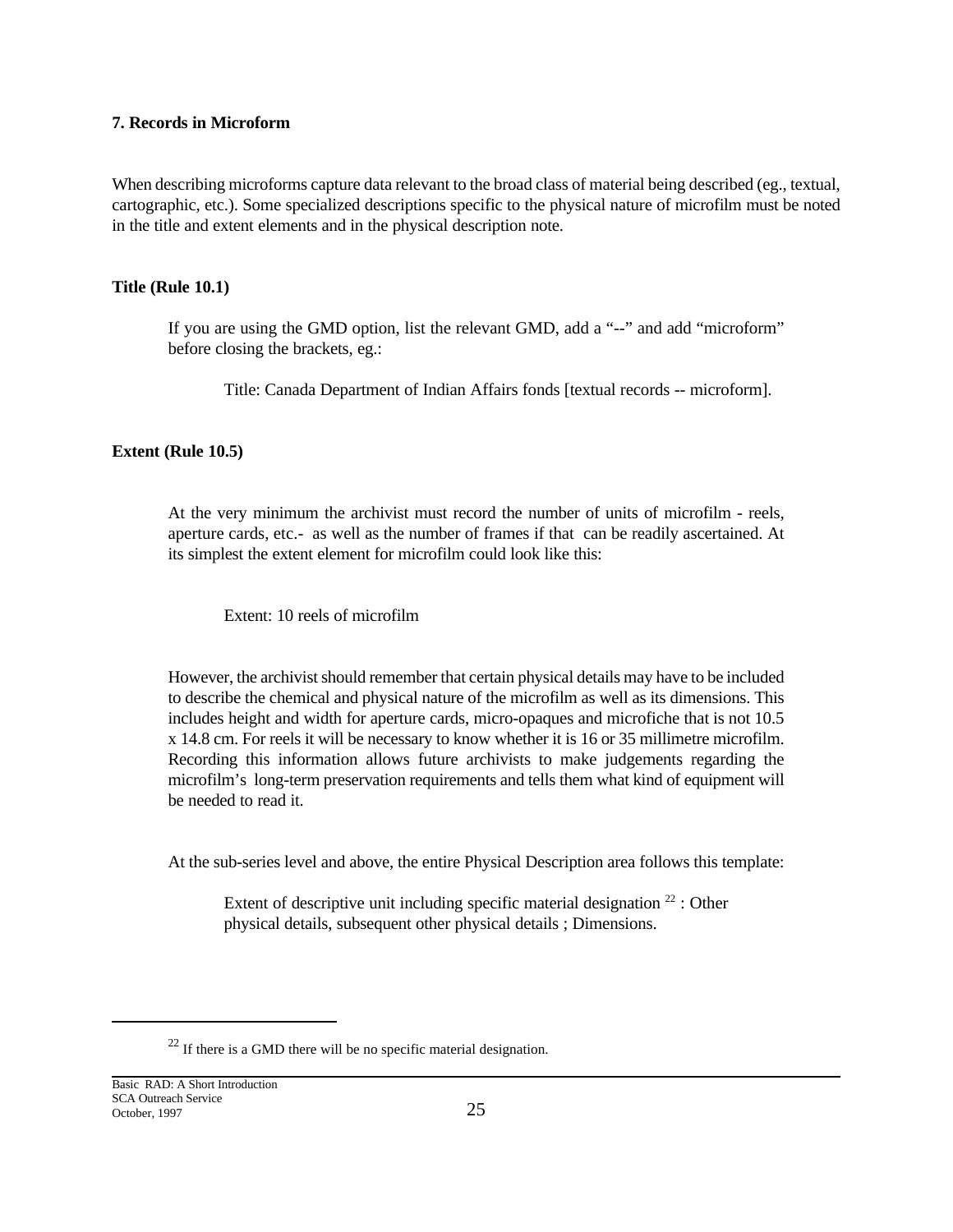As was noted earlier, each individual record type follows the same pattern with a ". --" between the two descriptions. An example of that could look like this:

Extent: 42 microfilm reels : negative, silver halide ; 16 mm. -- 10 aperture cards ; 9 X 19 cm.

In this case, the number of descriptive units is "42", the specific material designation is "microfilm reels", the first "Other physical detail" is that they are negatives and the subsequent physical detail is that they are made of silver halide film. The dimensions (in this case the width of the film) is 16 mm. Following this is the description of the next type of records, 10 aperture cards which are 9 X 19 cm in dimension. The archivist describing these records did not include "Other physical details" for the aperture cards.

## **Physical Description note (Rule 10.8B2)**

This note should include information on the reduction ratio, type of microfilm reader, film format and other physical details where necessary.

## **8. More Examples**

## **8.1 Fonds-level descriptions**

*(The following fonds-level descriptions were taken from the UBC Archives on-line catalogue and the British Columbia Automated Union List (BCAUL). Presentation of the descriptions have occasionally been altered to provide examples of different ways of putting them together. For an example of a larger, more complex fonds- and series-level description, see Section 8.2.)*

Charles H. Tupper fonds. - 1870-1926. -- 4 m of textual records.

Born in Amherst, Nova Scotia, Charles H. Tupper became a lawyer. He entered politics in 1882, representing Pictou in the House of Commons. He served as Minister of Marine and Fisheries (1888-1894) and later became Minister of Justice. In 1892 Tupper became an agent for Great Britain in the Bering Sea fishing question, and for his services in this capacity, he was honoured as K.C.M.G. in 1893. He later moved to Vancouver to practice law and was active in the Provincial Party of British Columbia.

The fonds consists of correspondence (1876-1926), subject files (1889-1925) and scrapbooks (1870-1923). The fonds reflects Tupper's interest in politics and public affairs.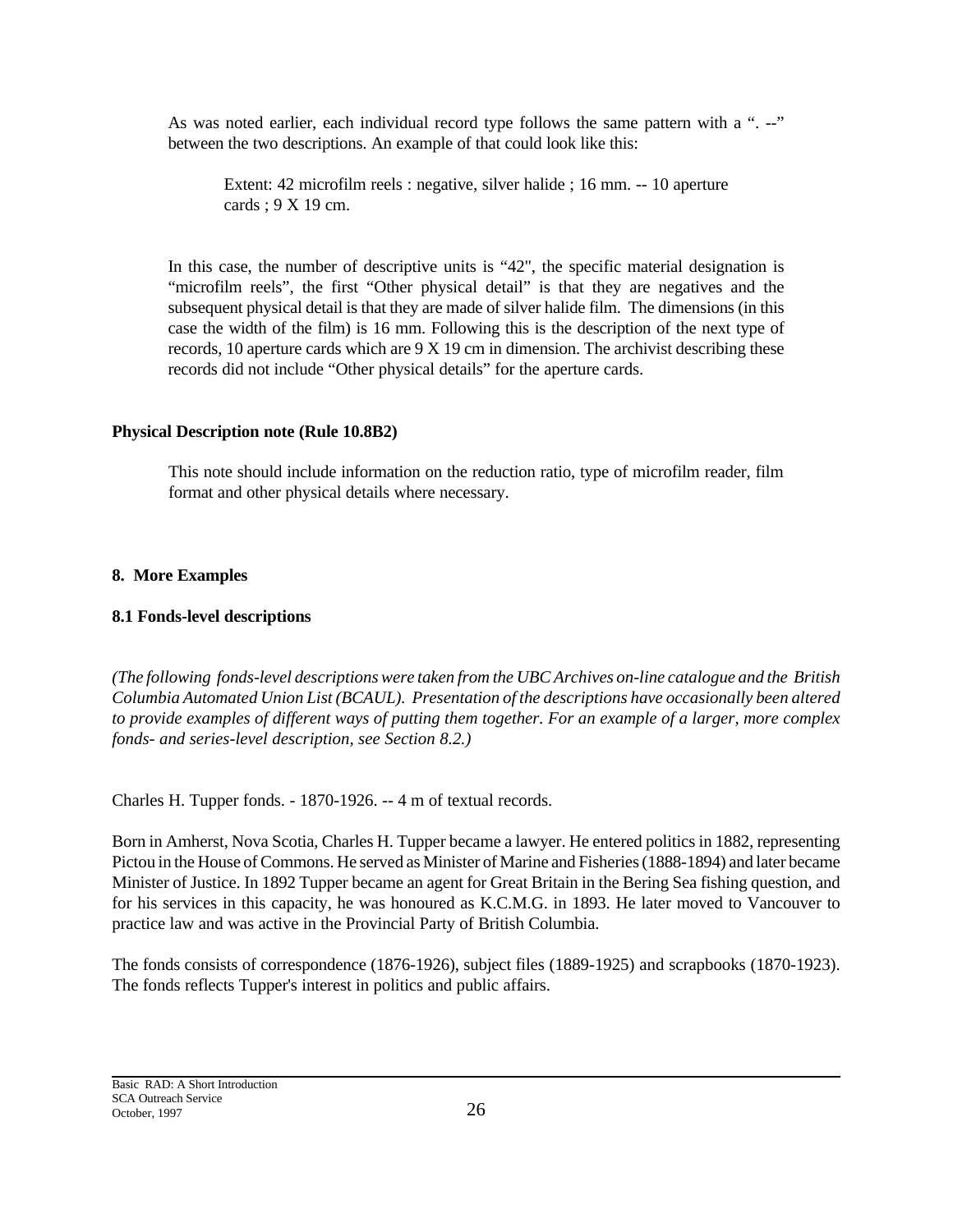**Title:** Transportation Employees Canadian Union fonds. **Dates:** 1929-1981. **Extent:** 80 cm of textual records. 2 maps.

**Administrative History:** The Transportation Employees Canadian Union traces its roots to the Brotherhood of Railway Running Trades Union which was registered in 1959 but changed its name to the T.E.C.U. in 1971. The Union unsuccessfully sought to represent the members of all the running trades of the Canadian Pacific and Canadian National Railways. Its first president, Leslie N. Falle, attempted to separate the union from international control and to bring the existing 17 unions under a single charter. When it failed in that goal, the union ceased operations in the 1970s.

**Scope and Content:** The fonds consists of copies of constitutions, financial records, minute books, note books, correspondence and maps pertaining to the formation and subsequent activities of the Union. Lists of members, names of executives, dues statements, labour legislation, benefit plans, membership applications, applications to represent groups of workers and to void agreements, manuals, pamphlets, newsletters, agreements, etc., are included among the material.

--------------------------------------------------

Vancouver Council of Women fonds. - 1901-1987. -- 4.1 m of textual records. -- 9 photographs.

Administrative History: In 1889 delegates from the United States, Canada, Great Britain, France, Denmark, Finland and India met in Washington, D.C. to establish the International Council of Women to promote women's rights around the world. In Canada, Councils were established on the national, provincial and local levels. The Vancouver Council of Women was founded in 1894. The goals of the Councils of Women have been the promotion of social reforms affecting women and children and the general living standards for society as a whole through the presentation of briefs, recommendations and resolutions to government bodies at all levels.

Scope and Content: The fonds consists of correspondence, minutes, scrapbooks, subject files, reports, briefs, lists, printed material and photographs pertaining to the activities of the Vancouver Council and of the Provincial and National Councils of Women.

--------------------------------------------------

*(The following is* not *a fonds, but an artificial collection brought together consciously by an individual or organization to document a certain subject, event, etc. The principle distinction is that fonds accumulate as a result of daily business while collections are consciously amassed.)*

**Title:** Angus MacInnis memorial collection.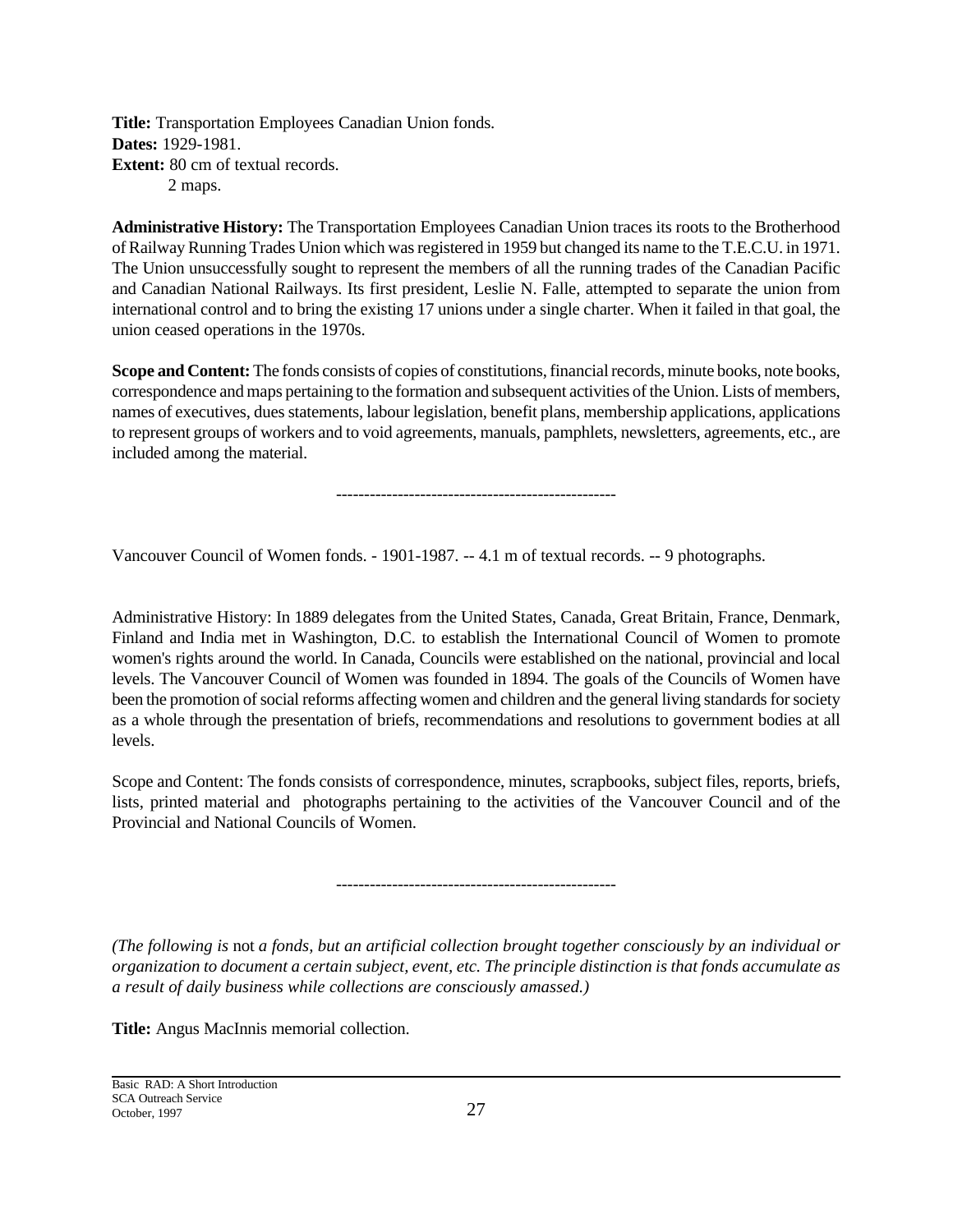**Dates:** 1963-1970. **Extent:** 25.7 m of textual records. -- 141 photographs. -- 9 maps.

**Biographical Sketch:** Angus MacInnis was employed as a conductor and motorman for the B.C. Electric Railway shortly after his arrival in Vancouver in 1908. An interest in the trade union movement led him to become business agent for the Amalgamated Association of Street, Electrical Railway and Motor Coach Employees of America, Division 101. Politically active on both the local and national scene, he was elected M.P. for Vancouver South for the Independent Labour Party in 1930 and he served the same constituency as a member of the C.C.F. (1935-1957). MacInnis was Deputy National Leader of the C.C.F. from 1942 to 1957.

**Scope and Content:** The collection consists of records of the provincial office of the Cooperative Commonwealth Federation and general research material pertaining to socialism and the labour movement. It consists of minutes, scrapbooks, office correspondence and files relating to party organization and records of committees, C.C.F. clubs, constituencies, federal ridings and election. The collection also includes records generated by Arthur Turner as C.C.F. Whip and Arnold Webster as a provincial party leader. Subject files pertaining to early socialists and clippings about international affairs were created by Dorothy Steeves. Subsequent accessions added to the collection have included the fonds of Angus MacInnis, Francis McKenzie and former provincial leader Ernest Winch.

--------------------------------------------------

P.S. Bonney fonds. - 1913-1974 ; predominant 1931-1974. -- 26 cm of textual records. -- 40 photographs. -- 50 maps.

P.S. Bonney was a forestry engineer who was involved in the Alcan, B.C. Project.

The fonds consists of a B.C. Forest Branch report (1913) and photographs and maps relating to the development of Kitimat as part of the Alcan, B.C. Project.

--------------------------------------------------

| Title:  | German Consulate fonds.                                                                                                                                                                                                                                        |
|---------|----------------------------------------------------------------------------------------------------------------------------------------------------------------------------------------------------------------------------------------------------------------|
| Dates:  | 1909-1939.                                                                                                                                                                                                                                                     |
| Extent: | 1.6 m of textual records.                                                                                                                                                                                                                                      |
|         | Bio/Admin Hist: The office of the German Consulate General was established in Montreal,                                                                                                                                                                        |
|         | Quebec in 1909. In 1937 the office was moved to Ottawa, but a German<br>consulate remained in Montreal to handle commercial matters.                                                                                                                           |
|         | Scope/Content: The fonds consists of the correspondence, reports, and memoranda (1935-1939)<br>of the Consul General. Also included are Montreal office papers dating from<br>1919 and a few original documents from the Vancouver Consulate<br>$(1909-1911).$ |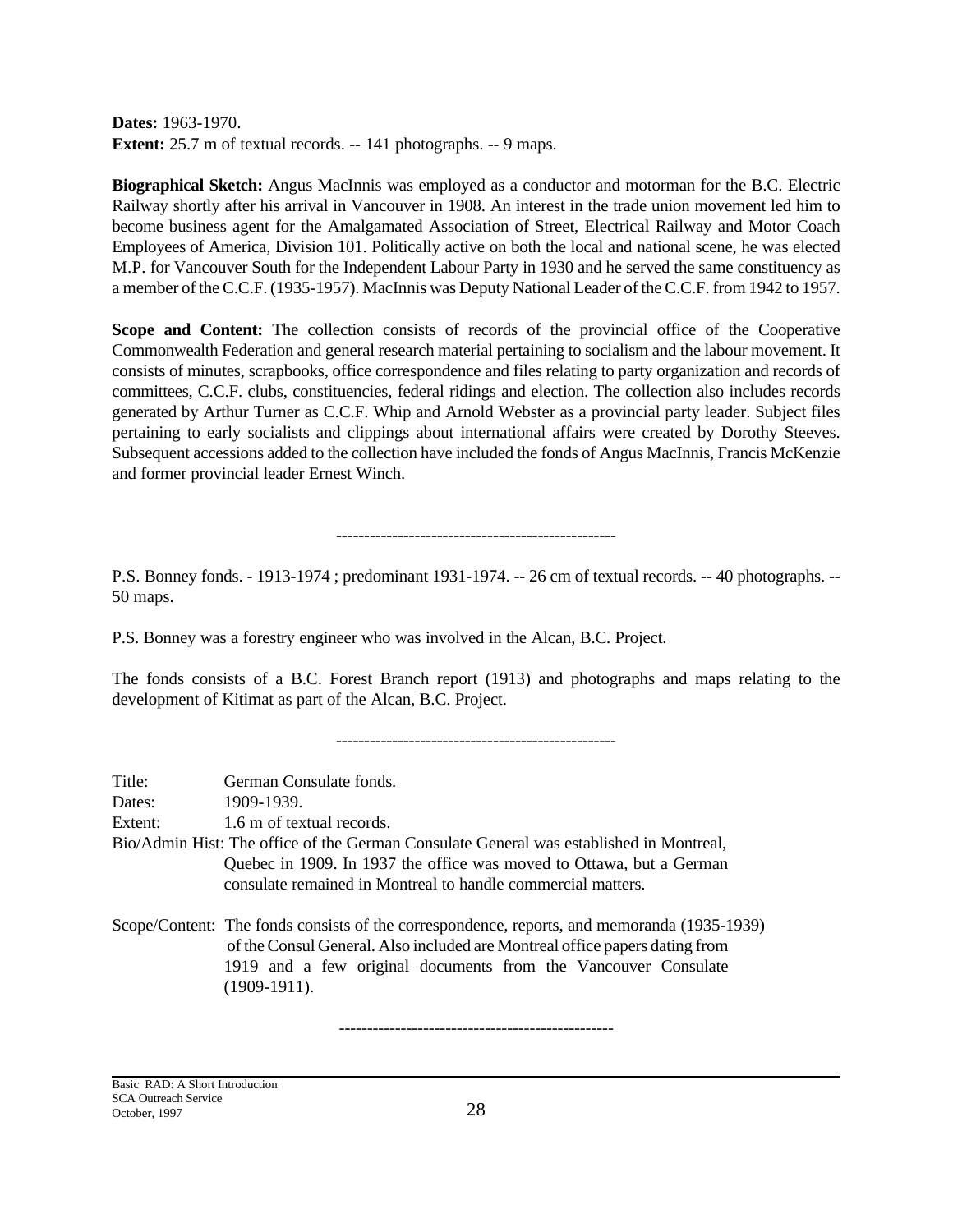| Title:  | Free Methodist church, Alberta conference fonds. |
|---------|--------------------------------------------------|
| Dates:  | 1875 - 1970; predominant 1905-1961.              |
| Extent: | 37.5 cm of textual records.                      |
|         | 5 audio cassettes.                               |

Bio/Admin hist: In 1905, following a plea made at the Western Ontario Conference in Sarnia, Reverend O.L. King was appointed elder of the first Free Methodist Society in Alberta, organized in Hurry (now Bruce), Alberta. He ministered to several Free Methodist families, principally from Ontario and Michigan, USA, who had homesteaded in Alberta. In 1906 a Western Canadian Conference was organized in Moose Jaw, Saskatchewan. Since that time the church has continued to grow and has several congregations throughout Alberta.

Scope/Content: Consists of minute books of the Alberta conferences, the Calgary circuit, the Northern district quarterly conferences, the Armada Free Methodist Church and the Calgary Women's Missionary Society; recorded interviews, correspondence and a manuscript regarding the history of the Free Methodist church in Alberta; and registers and Sunday school records of the Calgary Free Methodist Church. Includes biographical notes about Free Methodist preachers: Louis Freitag, Roland Haight, William H. Haight, and F.B. Lewis.

----------------------------------------------

William Gano fonds. -- [ca. 1920-1925]. -- 65 photoprints. -- 27 photonegatives.

Biographical Sketch: William Gano, 1869-1951, was born in Illinois, USA, and raised in Washta, Iowa. He homesteaded near his brothers Ed, Frank and John near Wainwright, Alberta. He and his wife, Alice, had two children, Flossie (Robinson) and Harley.

Scope and Content: Fonds consists of photos of the Wainwright area, including the buffalo park, oil wells, buildings, a local movie entitled "Last Frontier", Frank's ranch, IODE, and street scenes.

------------------------------------------------

Title: George Ryga & Associates fonds. Dates: 1932 - 1990. Extent: 1.7 m of textual records and other material.

Administrative History: Literary agency for George Ryga. Established in 1976 as Ryga & Associates. Changed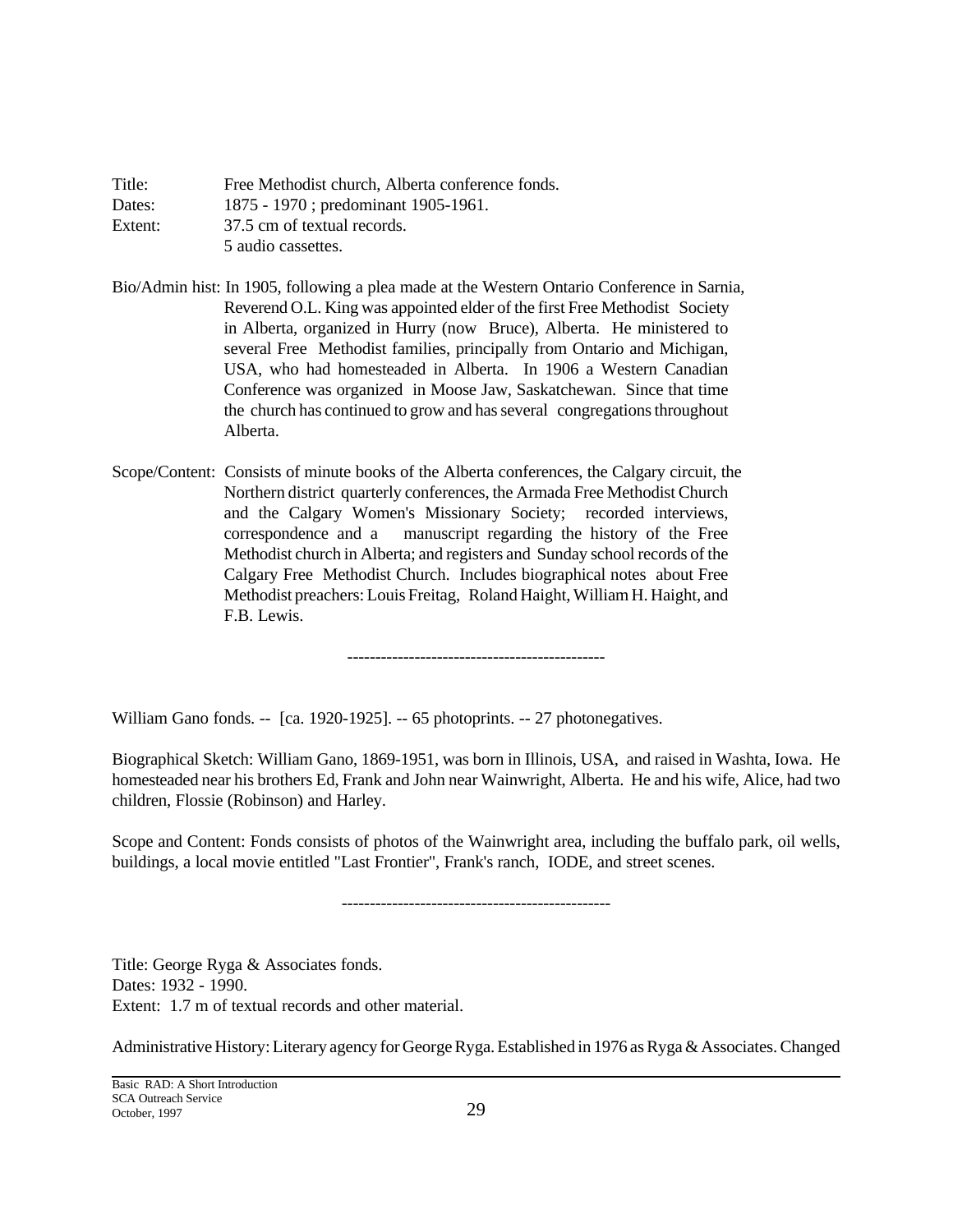name to George Ryga & Associates in 1990. Continues to act on behalf of G. Ryga's literary estate.

Scope and Content: Fonds consists the following series: personal correspondence (1970-1988); business correspondence (1964-1990); manuscript (1960-1990); published works (1949-1988); audio visual (1932-1990); works by other authors (1956-1988); and miscellaneous (1975-1989).

### **8.2 A multiple-media fonds- and series-level description**

*(This is a much longer and more complex description than those listed previously, which were written for a computer database and in many cases form only a synopsis of a larger inventory. It is up to the archivist and the institution to decide how much detail to include in a description.*

**Title:** Tugaske Oil and Gas Survey Company fonds [textual, graphic, cartographic records].

**Dates**: 1905-1985 ; predominant 1945-1985.

**Extent:** 10 m of textual records. -- ca. 500 photographs : b&w and col. ; 40 x 50 cm or smaller. -- 250 maps : col., some mss. ; 100 cm x 90 cm. or smaller.

**Administrative History:** Established in 1940 as Tugaske Surveys Ltd, it was originally involved in contract surveying for roadways in various southwestern Saskatchewan municipalities. In 1943 it expanded its operations into the field of mineral exploration with the purchase of the assets of Miller and Sons, a small geological exploration company based in Moose Jaw. Following a merger with the oil and gas exploration firm of Smith Brothers in 1972 the company entered the field of petroleum exploration, renaming itself the Tugaske Oil and Gas Survey Company. Except for some minor speculation in mineral rights holdings, it concentrated primarily on providing exploration and survey services under contract to out-of-province drilling firms. Its activities continue to be concentrated in southwestern Saskatchewan and parts of southern Alberta. Organized as a family business, most of its employees were members of the James MacKay family of Tugaske. No formal administrative divisions existed within the company although there was a tendency for staff to specialize according to their backgrounds roughly into two areas: field services (the geologists and surveyors) and administration (mostly sales, staff support, etc.). In 1980 it opened an office in Lethbridge, Alberta, which closed in 1983. Although registered as the Tugaske Oil and Gas Survey Company, it was known colloquially as Tugaske Surveys. James MacKay, Sr., founded the company and was chief executive officer until his death in 1982, when he was succeeded by his eldest son, James Jr.

**Custodial History:** Records were maintained on-site until 1982 when the first group of records was donated to the Tugaske Community College Archives. Further accessions occurred in 1987 and 1992. Correspondence and aerial photographs originally belonging to Miller and Sons and taken between [ca.1920] - 1930 were lost prior to 1943 and not discovered until 1992 when they were found in the basement of the late Mrs. Edda Smith, a long-time Tugaske resident. How they came to be in her possession is not known.

**Scope and Content:** Fonds consists of correspondence, survey data and reports, maps, aerial photographs, and other records relating to the firm's survey and exploration activities, as well as correspondence, legal documents and other records relating to the ownership of property and mineral resources, and records including photographs - relating to day-to-day administration of the company. Fonds consists of the following series: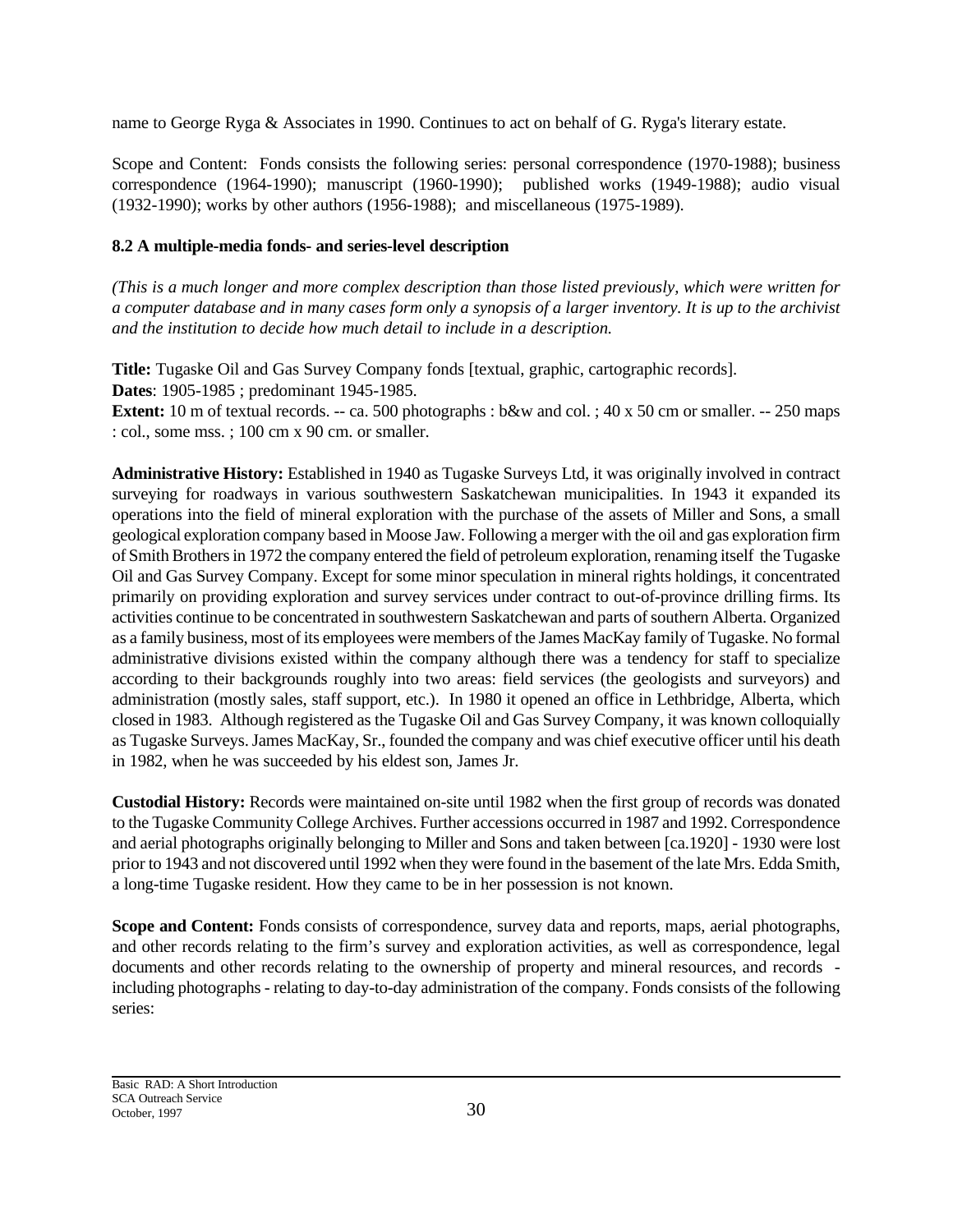- 1. Survey and exploration case files
- 2. Property and legal records
- 3. Administrative records

**Source of supplied title:** Title based on provenance of the records.

**Immediate Source of Acquisition:** Records donated by Sarah Jones, grand-daughter of Mrs. Edda Smith, June 2, 1992. Relationship of donor to material is unknown.

**Arrangement:** Records belonging to Miller and Sons and Smith Bros. were integrated into the fonds as part of the mergers of those companies. At some point in their custodial history an attempt was made to disassemble these records. Original order was reconstituted by archivists and the "missing" Miller and Sons records interfiled according to the original arrangement.

**Restrictions on access:** See series level descriptions.

**Accruals:** Accruals occur at irregular intervals. Further accruals are expected.

**Related records in other fonds:** Related records may be found in the James McKay Family fonds.

**Finding Aid:** File list available

*(This is the description of a series from that fonds. Note* "linking" *element.)*

**Fonds:** Tugaske Oil and Gas Survey Co. **Series:** Survey and exploration case files [textual, graphic, cartographic records]. **Dates:** 1915 - 1985 ; predominant 1945-1985. **Extent:** 6 m. of textual records. -- ca. 450 photographs : b&w and col. ; 40 x 50 cm and 20 x 25 cm. -- 250 maps : col., most mss. ; 100 cm x 90 cm. or smaller.

**Custodial History:** Records created by field officers were maintained in the central office in Tugaske as part of the company's normal record-keeping regimen. Records created at the Lethbridge office were transferred to Tugaske after it closed in 1982.

**Scope and content:** Series consists of case files relating to survey and exploration operations including photos, maps, correspondence between the company and its customers, field operative correspondence, survey data and reports, contracts and other financial records specific to each project. Records are filed alphabetically by project title.

*(Note that in this case no administrative history was required at the series-level).*

Basic RAD: A Short Introduction SCA Outreach Service October, 1997 31

------------------------------------------------